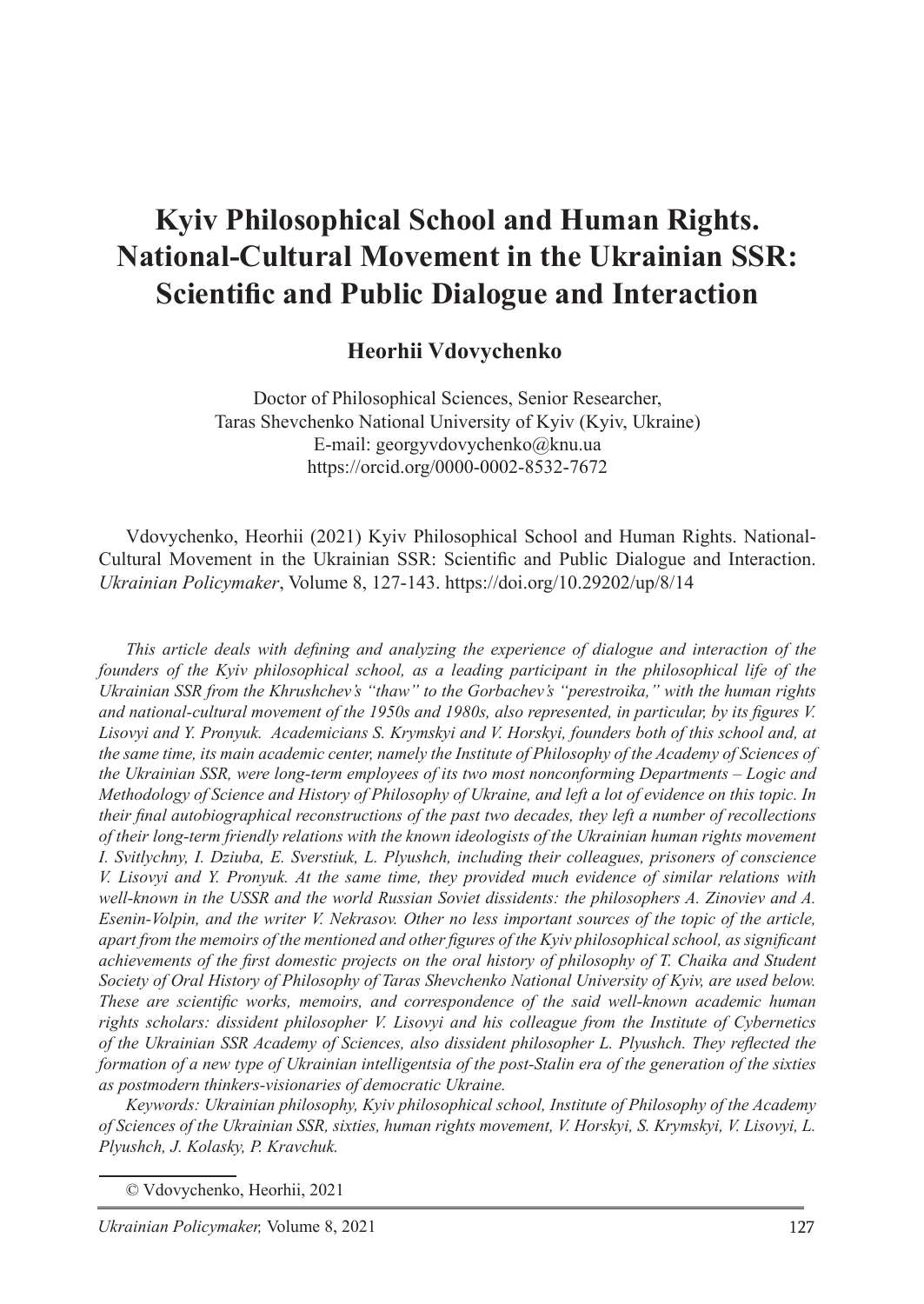Received: 8 April 2021 / Accepted: 3 May 2021 / Published: 29 May 2021

### **Introduction**

There are so many very interesting, albeit little-studied pages of the history of the Kyiv philosophical school, as, according to our articles (Vdovychenko, 2020; Vdovychenko, 2020), an academic center for the institutionalization of the Ukrainian national philosophic tradition, formed during Khrushchev's "thaw" at the Institute of Philosophy of the Academy of Sciences of the Ukrainian SSR. They are both its active participation in the international scientific life of the Cold war era and its reflection in scientific and all other discourses of the sides in this global geopolitical confrontation, primarily the USSR and the USA. Almost thirty years of secret and public dialogue and interaction between the founders of this school, in particular V. Lisovyi and Y. Pronyuk, and a number of their colleagues from the constellation of Ukrainian philosophers of the sixties, with the Ukrainian human rights and national-cultural movement becoming one of the now-forgotten scientific and social factors in overcoming this conflict and, as a consequence, the collapse of the USSR and dawn of Ukraine's independence. In the 1960s, the USSR intensified official international relations with the democratic world, especially with the most developed countries of Western Europe and North America. These relations, in which both the directors of the said institute P. Kopnin (1962 – 1968) and V. Shynkaruk (1968 – 2001), and the deputy of the first of them, M. Honcharenko, and some of their colleagues, such as S. Krymskyi and V. Horskyi, took part, had their own no less effective, but censored and persecuted by the Soviet authorities continuation in the form of self-publishing (samizdat) and information exchange and cooperation of dissidents of the Ukrainian SSR and the human rights movement in the world. It is significant that the memoirs of two well-known members of the Communist Party of Canada J. Kolasky and P. Kravchuk vividly reflected the crisis of the Khrushchev's "thaw" in the socio-cultural, including political and scientific-educational, the life of Soviet Ukraine in the 1960s, and the growth of the Resistance Movement in Kyiv, which they visited in those years. The same subject matter found its professional philosophical comprehension in the oral recollections, memoirs, correspondence of their contemporaries-Kyivans, namely both wellknown human rights activists-philosophers L. Plyushch and V. Lisovyi, and co-founders of the Kyiv philosophical school, famous Kyivan non-conformist thinkers S. Krymskyi and V. Horskyi. *The purpose* of our research is to determine the circumstances and content of the dialogue and interaction of this school with the human rights and national-cultural movement in the Ukrainian SSR, in particular the emergence of the type of domestic philosopher-human rights activist, based on evidence of the illustrative examples, V. Lisovyi and L. Plyushch, and their Ukrainian and foreign colleagues, especially S. Krymskyi and V. Horskyi.

# **Socio-cultural life of the Ukrainian SSR in the 1960s – 1970s through the eyes of neo-Marxists and post-Marxists from the diaspora and Ukraine: philosophers-human rights activists in the memoirs of both them and their contemporaries**

The theme of origin in the Ukrainian SSR, a dissident philosopher as a post-Stalinist type of Ukrainian scientist and, at the same time, a public figure and his entry into the political and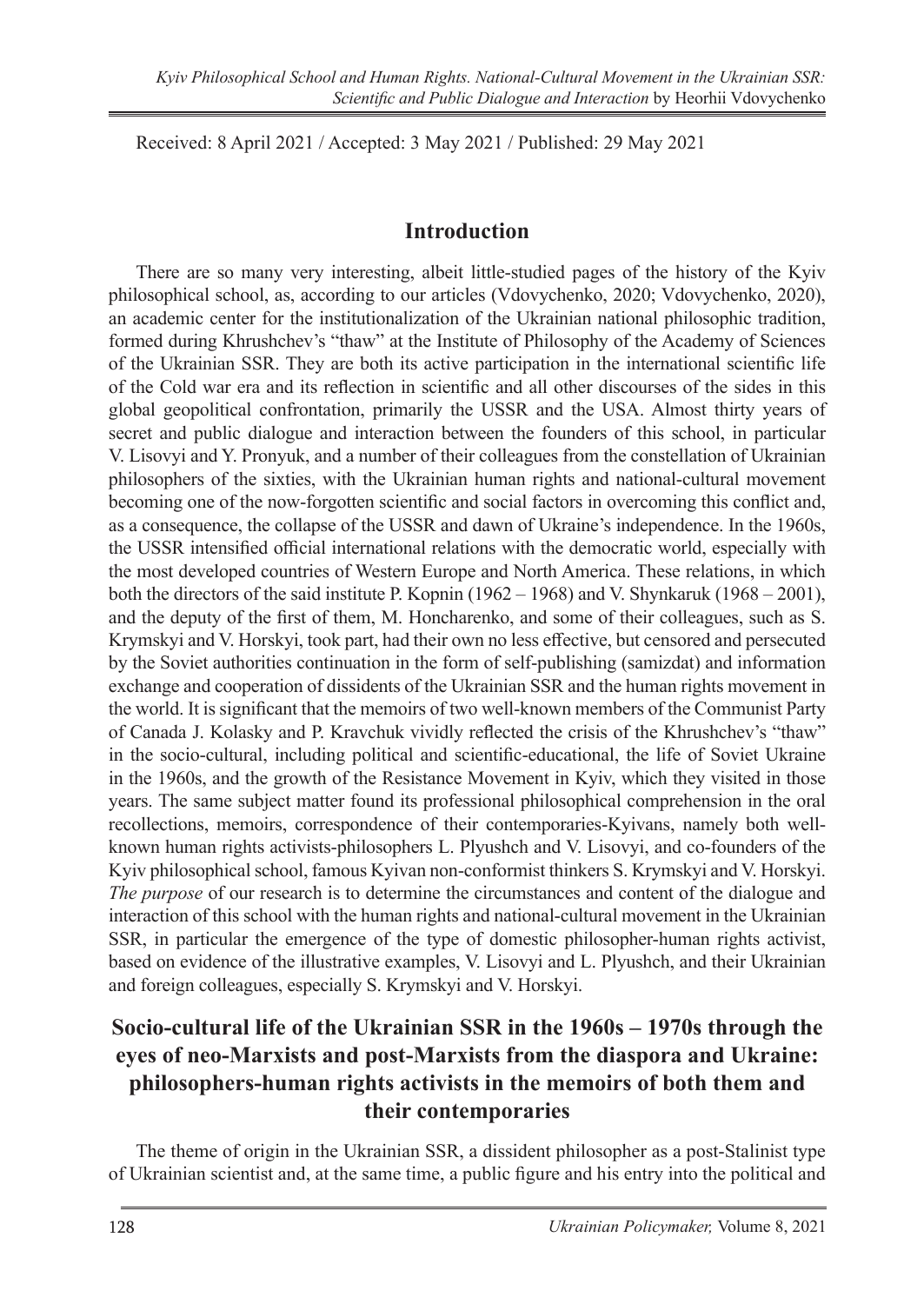scientific arena of the USSR and the world, is topical to domestic humanities. It is especially actual for studies of Ukrainian philosophy and socio-political thought and related to the study of the Kyiv philosophical school in the above-mentioned projects on the oral history of philosophy. The memoirs of the creators of this school, obtained in these projects and already covered by us in the articles (Vdovychenko, 2020; Vdovychenko, 2020), are one of the main sources of our research. These are the final autobiographical reconstructions of academicians S. Krymskyi, V. Horskyi, M. Popovych and a number of their colleagues, who jointly represented the scientific staff of the Institute of Philosophy of the Academy of Sciences of the Ukrainian SSR in the second half of the  $20<sup>th</sup> - 21<sup>st</sup>$  century. In the center of our attention in this part of the article are taken, deciphered and completely published by T. Chaika interviews with the first two of them (Krymskyi & Chaika, 2012; Horskyi & Chaika, 2014). Both of these interviews, in our view, form the basis of defined by us the first, namely the Central Ukrainian with its center in Kyiv, regional-urban circle of spatial conditionality of all now known oral histories of philosophers of the Ukrainian SSR. It is almost entirely represented by the memories of graduates of Kyiv State University, who became employees of the said institute, and is a system-forming for the Kyiv philosophical school. This circle also includes two partially published interviews of T. Chaika with M. Popovych and P. Yolon and two fully published interviews of the mentioned Student Society with E. Golovakha and S. Proleev. We also outlined two more similar circles, such as the Western Ukrainian one with the center in Lviv and the South Ukrainian with the center in Odesa. Their materials, in particular interviews with O. Rogero (Rogero, 2017) and S. Sekundant, conducted by I. Golybovych with a group of her colleagues from Ilya Mechnikov National University of Odessa in their project on the oral history of philosophers, are partially used in this article. At the same time, we used a whole range of domestic and foreign publications on the history of the Ukrainian and, in general, the Soviet human rights movement: from the memoirs of its well-known participants and some materials of domestic samizdat to the works of Sovietologists dedicated to them. Our special attention was drawn to the texts of four Ukrainian Sixties thinkers, such as L. Plyushch (Plushch, 2002), a member both of the Initiative Group for the Protection of Human Rights in the USSR and the Foreign Representation of the Ukrainian Helsinki Group, V. Lisovyi (Lisovyi, 2014) and two known public Ukrainian figures abroad, neo-Marxists and Communists J. Kolasky (Kolasky, 1968; Kolasky, 1970; Kolasky, 1979) and P. Kravchuk (Kravchuk, 1993).

It is these works of the last two of them, scholars of the Ukrainian diaspora in Canada and active members of the Communist Party of Canada, became a blatant testimony to the totalitarian backstage, for all the specifics of this definition, of "democratic changes" in the Ukrainian SSR in the mid-1950s  $-$  1960s, and at the same time, of their ephemerality and official completion for the broad circles of the Ukrainian diaspora, especially in North America and, in fact, the entire Western bloc in the midst of the Cold War era. Many of their colleagues Sovietologists, such as the US historian K. Farmer, author of the monograph (Farmer, 1980), and former director of the Canadian Institute of Ukrainian Studies B. Кrawchenko, compiler of collections of materials and author of works on the recent history of Ukraine, such as the monograph (Кrawchenko, 1985), carried out their sophisticated analysis of the development of Ukrainian national consciousness and its social expression in the Ukrainian SSR from anti-Marxist positions. Unlike both of them, P. Kravchuk and, mainly, J. Kolasky systematically assessed the crisis of socio-cultural life of Soviet Ukraine on neo-Marxist principles on the basis of personal experience of their stay in the Ukrainian SSR back in the 1960s. It is significant that the second of them, a graduate of the Universities of Saskatchewan and Toronto, a historian,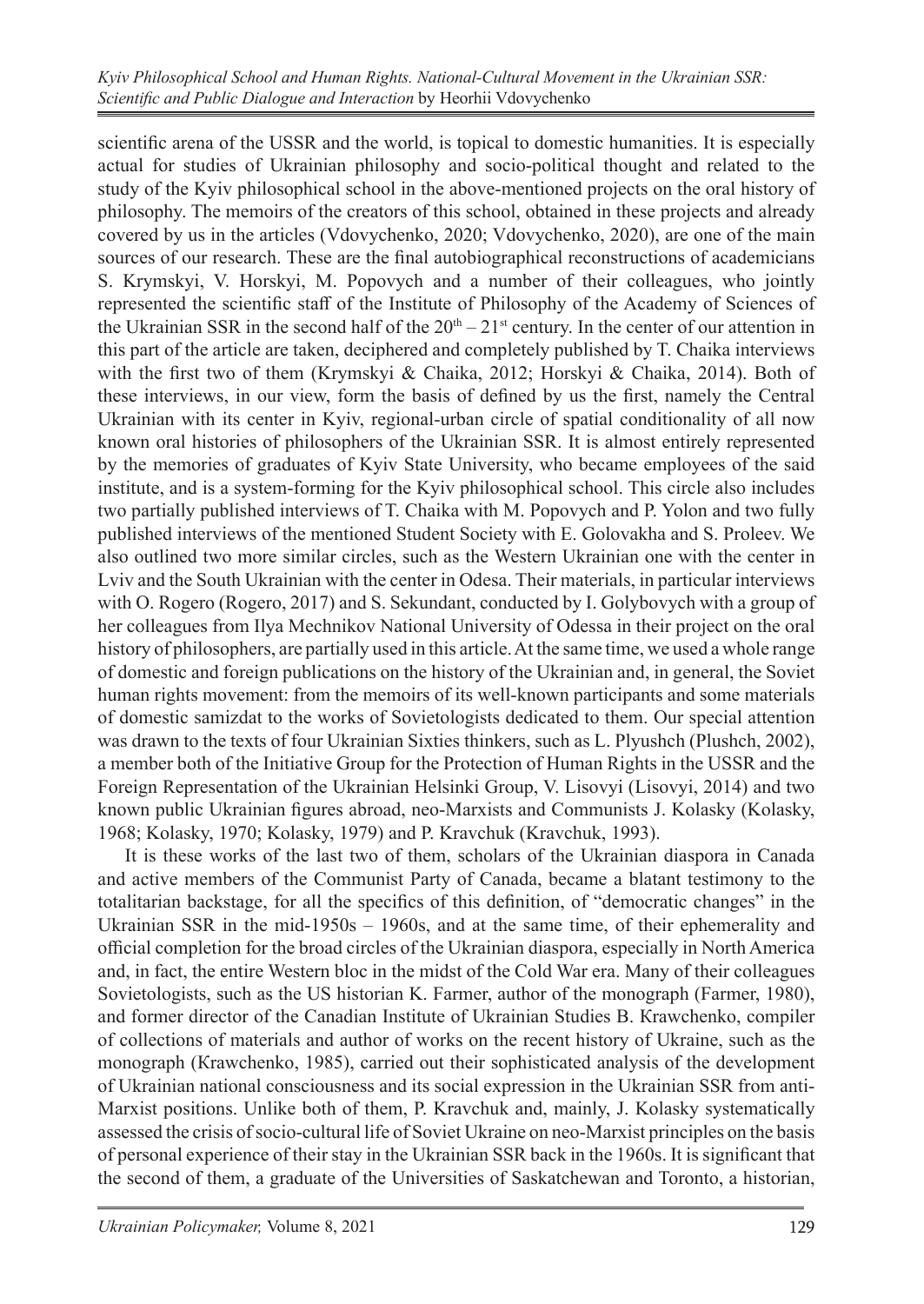studied for about two years (1963 – 1964) at the Higher Party School at the Central Committee of the CPU in Kyiv. P. Kravchuk, a public figure, historian of Ukrainian literature and publicist, who was the head of the Association of United Ukrainian Canadians from 1978 to 1991, managed to publish two openly pro-Soviet propaganda essays on the Ukrainian diaspora in the Kyiv Publishing house "Soviet Writer": "Bad great-grandchildren. Ukrainian nationalists in Canada" (1960) and "Nationalist Scorpions" (1963). They both witnessed many contradictions in the socio-cultural life of the Ukrainian SSR at the very end of the Khrushchev's "thaw" and the beginning of the neo-Stalinist "stagnation" in 1963 – 1967, namely between the very end of the Cuban Missile Crisis and the eve of the Prague Spring. It is noteworthy that they jointly stated the crisis of Ukrainian educational and scientific, cultural and socio-political life in their memoirs, which, in fact, became one of its most eloquent testimonies in the Western bloc and in the world as a whole. It is significant that in parallel with their writing, the head of the Union of Writers of the Ukrainian SSR and a Member of the Central Committee of the CPU, O. Honchar, created during the same 1963 – 1967 his novel "Cathedral" (1968), as, in fact, Ukrainian art herald of the Prague Spring. In this, in the words of H. Tiutiunnyk, the "novelalarm" (Koval, 1989: 33), which had been silenced in the USSR for almost twenty years, more veiledly, but much more artistically and symbolically, witnessed the anti-Marxist and, in general, criminally punitive practice of Soviet totalitarianism in the Ukrainian SSR.

These "cautionary works" were published at the beginning of the era of neo-Stalinist "stagnation", outlined by its extremes-political markers, such as the anti-Khrushchev October Plenum of the CPSU Central Committee (1964) and the XXVII Congress of the CPSU (1986). This era gained new momentum after the removal of P. Shelest in 1972 from the post of First Secretary of the Central Committee of the CPU and provocation by the KGB of the Ukrainian SSR in the same year "Dobosh case." This led, among other things, to new repressions against the Ukrainian sixties, in particular dissident philosophers V. Lisovyi, Y. Pronyuk and a group of their colleagues from the Department of History of Philosophy of Ukraine of the Institute of Philosophy of the Academy of Sciences of the Ukrainian SSR (Sheremeta, 2013). The military confrontation between the leading countries of the Eastern and Western blocs, the USSR and the USA, in the 1960s – 1980s in Latin America, Southeast and Central Asia, and Africa was accompanied by their active ideological struggle in the form of a Cold War. Its very important component was the propaganda information campaigns initiated and carried out through state and other institutions, including in the territory of the enemy state, such as KGB agents within the said Association of United Ukrainian Canadians. At the same time, a lot of public institutions of the Ukrainian diaspora emerged in North America and Western Europe in the 1960s and 1970s, as the World Congress of Free Ukrainians (World Congress of Ukrainians) (1967), which played then an important role in opposing Soviet totalitarianism and support of its opponents. The attention of these institutions was attracted not so much by a number of underground organizations in the Ukrainian SSR in the late 1950s and 1960s, in particular the Ukrainian National Front (1964 – 1967), as by well-known centers of the Ukrainian human rights movement, such as the Ukrainian Helsinki Group (1976), and ideologists of this movement, for example, I. Dziuba, V. Chornovil, Y. Sverstiuk and others. An important role in popularizing their names and ideas in the world was played by Ukrainian diaspora publishing houses, such as the Ukrainian Publishers Limited (1949, Manchester and London), which cooperated with the Association of Ukrainians in Great Britain (1945) and published a number of philosophical and socio-political works of dissident philosophers, including O. Berdnyk and I. Gel. In our opinion, the Suchasnist Publishers (1961, Munich) and V. Symonenko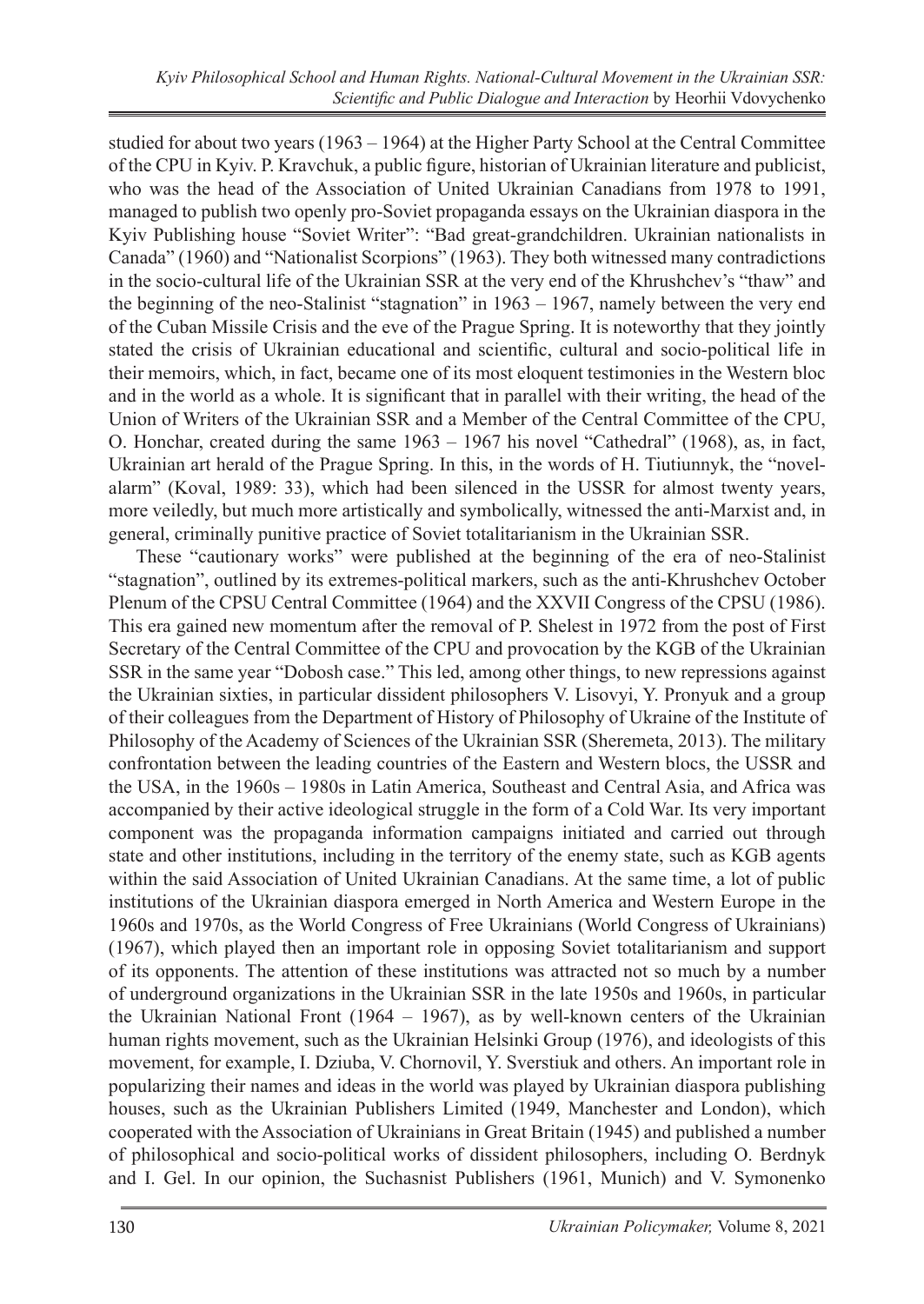Smoloskyp Publishers (1967, Baltimore) played rather effective role in acquainting the world community with these and many other thinkers-activists of the human rights and nationalcultural movement in the Ukrainian SSR. The title of the second of them, as well as its very first edition "From the Generation of Innovators: Svitlychny and Dziuba" (1968), and devoted to the action of the Ukrainian Helsinki Group thorough editions of the 1970s – 1980s, testified to its considerable attention to history, scientific and creative achievements of this movement.

In both of these publishers, many works of dissident philosophers, such as I. Dziuba, O. Berdnyk, Y. Sverstiuk, V. Moroz, were published. They republished in collections of materials, for example, in the final volume of the Suchasnist Publishers big project "Ukrainian Socio-Political Thought in the 20th century: Documents and Materials. Vol. 3" (1983), also devoted to the "Ukrainian Resistance Movement." In various series of these publishers, such as the "Socio-Political Library. Documents" of the Suchasnist Publishers and the "Documents of the Ukrainian samizdat" of the V. Symonenko Smoloskyp Publishers, a lot of self-published testimonies of Soviet totalitarianism in the Ukrainian SSR were printed. Among them were also published some collections of materials on "prisoners of conscience" in the Ukrainian SSR L. Plyushch (Medical Case History, 1976) and V. Lisovyi and his fellow philosophers Y. Pronyuk and V. Bondar (Zakydalsky, 1976). It was in the Suchasnist Publishers that the first abbreviated Ukrainian-language edition of the philosophical autobiography-confession "In History's Carnival" (1980, 1982) by L. Plyushch was published in translation by M. Carynnyk from Russian. This book was published more than once from 1977 to 1982 in the original Russian language and in translations in French, Italian, English and twice in Ukrainian. These memoirs of L. Plyushch, in his words, are "not a confession and not a biographical story," but "a story about another path to freedom" (Plyushch, 1982: 16). It is really a very worthy successor to vivid examples of documentary and documentary-artistic descriptions of communist atrocities in the Ukrainian SSR and debunking the foundations of both Soviet pre-Stalin and Stalinist totalitarianism from V. Vynnychenko's "Diary" to V. Kravchenko's "I Chose Freedom" (1946) and trimming I. Bahriany's novel "Garden of Gethsemane (1950). This, according to L. Plyushch, his "description of the Soviet Union through the eyes of a man who passed from a fanatical belief in the Soviet government to the fight against its lies and terror" (Plyushch, 1982: 16), as well as published in the journal "Suchasnist" yet in independent Ukraine and republished (Lisovyi, 2014) Lisovyi's "Memoirs," are both illustrative examples of philosophical memoirs of Ukrainian philosophers-human rights activists. They are commensurate in their meaning and influence, in particular with the expressive irony, sarcasm and scale of philosophical insights, with a series of famous novels by their colleague and familiar, the Soviet Russian dissident philosopher A. Zinoviev, and both are, like them, attempts at philosophical autobiographies and chronicles. It is noteworthy that J. Kolasky and P. Kravchuk reflected in their memoirs the experience of temporary contact with Soviet totalitarianism in almost all its socio-cultural manifestations, largely in the educational and scientific and also day-by-day life spheres, which both have undergone horrible Russification and dehumanization. In contrast, V. Lisovyi and L. Plyushch, as Ukrainian dissident philosophers, namely academic philosopher and cybernetic philosopher, revealed from within the experience of constant personal opposition to the system of state security of the Ukrainian SSR and the entire Soviet system from a post-Marxist (V. Lisovyi) and neo-Marxist (L. Plyushch) positions.

Like L. Plyushch, born in 1939 (the city of Naryn, Kyrgyz SSR), his slightly older peer from a peasant family in the Kyiv region (Tarasivka hamlet in the village of Stari Bezradychi), V. Lisovyi was also a "child of war" and a witness to its horrors and postwar reconstruction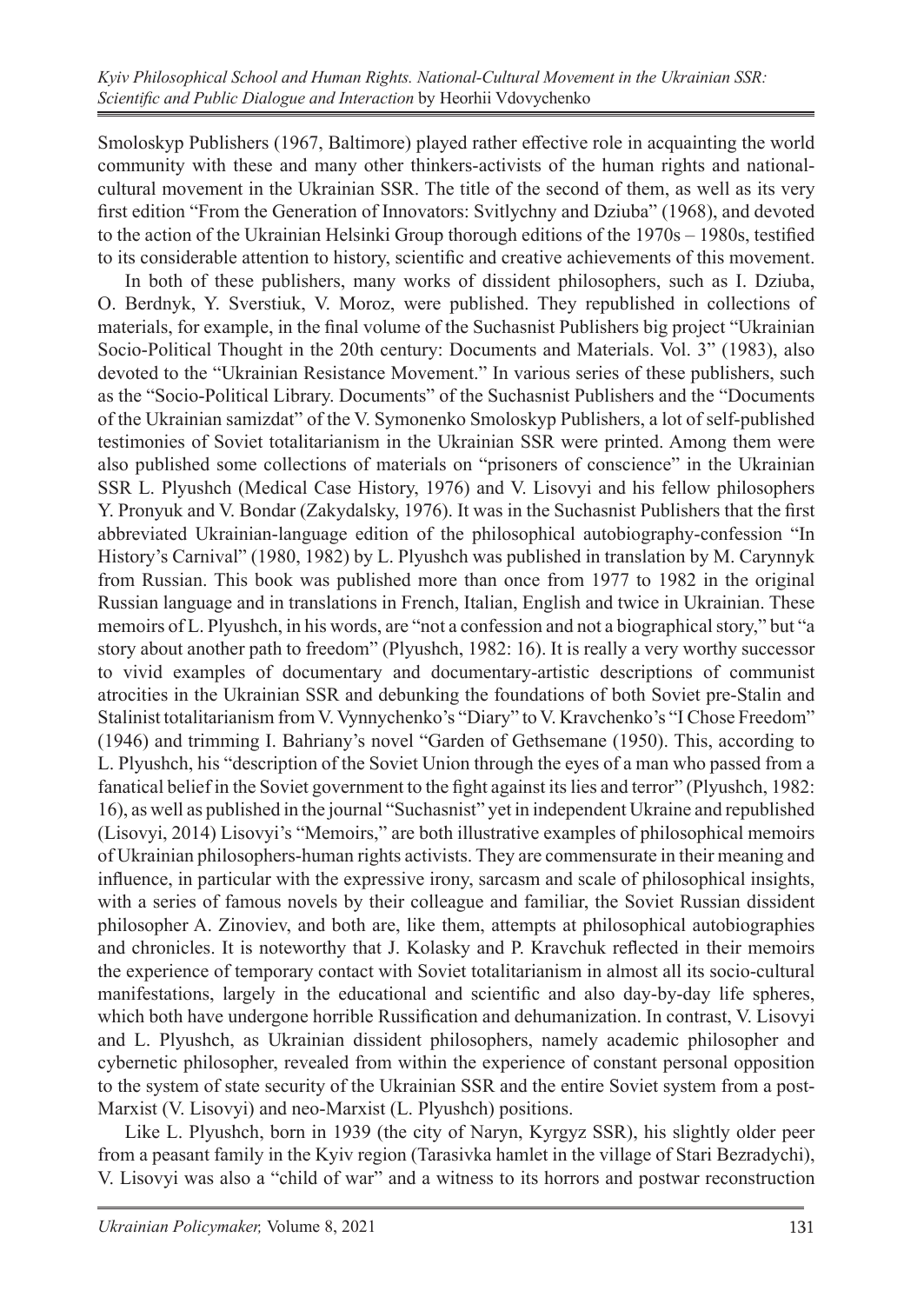and just as strikingly as L. Plyushch covered them in his "Memoirs." Like L. Plyushch, with whom he was acquainted before their arrests in 1972 and conducted philosophical dialogues at the time, V. Lisovyi highlighted his worldview evolution from the years of study at school and Kyiv State University and also paid special attention to his participation in the human rights movement. Like his colleague, who was a graduate of the said one and Odessa State University, V. Lisovyi described his experience of imprisonment and exile, which, however, was twice as great as that of L. Plyushch, namely ten years. He was one of the most active figures in the creation and distribution of samizdat in the Ukrainian SSR, in particular the author of the "Open Letter to the Deputies of the Supreme Soviet of the Ukrainian SSR" (1969) and the "Open Letter to Members of the CPSU Central Committee and the Central Committee of the Communist Party of Ukraine" (1972), in which he criticized the destruction of representative democracy in the USSR by the party-state apparatus and stated the crisis in it and the Ukrainian SSR. It is significant that V. Lisovyi became the most famous Ukrainian philosopher –human rights activist, and spokesman for nationally oriented dissent in the Kyiv philosophical school. He analyzed in detail in the "Memoirs," mainly in the sections "Investigation" and "Camps and Exiles", his experience as a Soviet "prisoner of conscience" gained by him in the Perm and Mordovian camps and exile in Buryatia from 1972 to 1983, which was no less unique than obtained by L. Plyushch at the Dnipropetrovsk Special Psychiatric Hospital from 1973 to 1976. Substantially and extensively analyzing, like him, the ideology and ethics of Ukrainian dissidents and repressive technologies of the KGB, V. Lisovyi recognized as an essential difference between this ideology and the "ideology of the national liberation war of the UIA" (Ukrainian Insurgent Army  $-H.V$ ) that the goal of the first was a peaceful "radical transformation of the mass consciousness and psychology in the process of transition from a totalitarian and imperial state to a democratic and national one" (Lisovyi, 2014: 289). It was from this position that he considered the essence of the "Brezhnev period" with its repressions of the second half of the 1960s and early 1970s as a policy of the Soviet government aimed at "suffocating in its infancy" "direction of thinking on the establishment of national identity in the republics" of the USSR, especially in the Ukrainian SSR. Like, in fact, L. Plyushch, V. Lisovyi recognized as the central theme of his philosophical interests the search for a theory of "directing the efforts of people against the destructive onslaught of chaos and absurdity," under the conditions of degeneration of the "cultural formlessness of Ukrainian," alienated from his "traditional rural culture" in the  $20<sup>th</sup>$  century, in the "chimerical mentality" (Lisovyi, 2014: 160-162).

Beginning his memoirs with a deep intersubjective analysis of his tuberculous childhood and adolescence, which coincided with the last two decades of the Stalin era, L. Plyushch devoted most of them to describing his dissident activities in the 1960s. He noted that his "first contact with Ukrainian patriots deepened and spread" during the Sinyavsky-Daniel show trial (1965 – 1966) and cited such an interesting philosophical and literary sketch of the atmosphere of "alienation" in the USSR at the beginning of "stagnation" era in the way of its "seeing" through the artistic ideas of iconic artists of modern and postmodern: "The feeling of the Kafkaesque grew. At that time, Kafka became very popular among young people … It was amazing how deeply Kafka reflected the absurdity of our world, so familiar – the Soviet, in the Kafkaesque delusion. It was ridiculous to read our critics about the singer of "alienation" in "rotting feudal-capitalist Austria-Hungary": if we know ourselves in this alienation, then what kind of world do we have under "socialism"? ... The theory of alienation was increasingly associated with modern Western fiction. Ionesco's "Rhinoceros" was published, followed by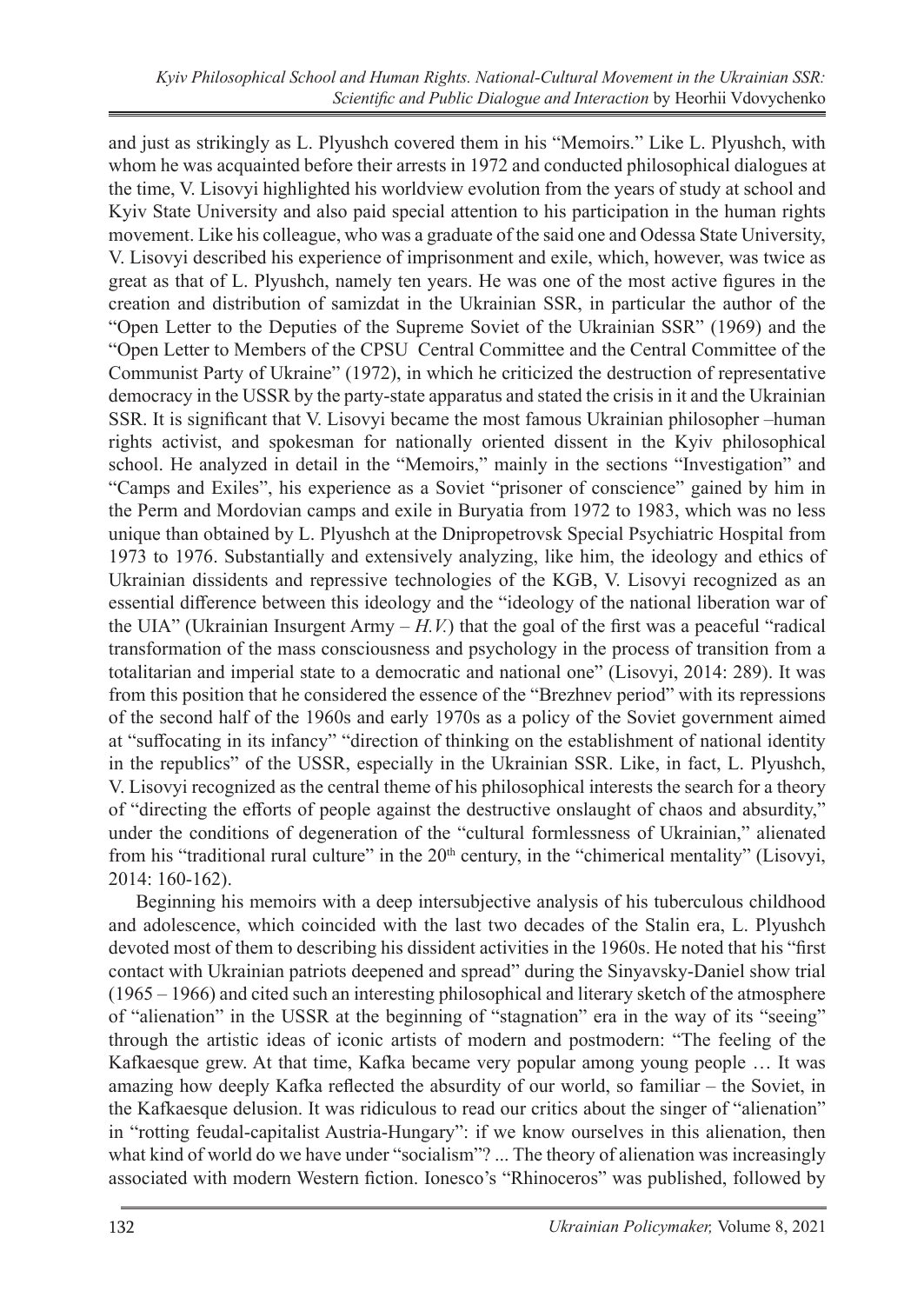Beckett's "Waiting for Godot." All my friends and I, too, were fascinated by the theater of the absurd. This is real realism. The absurdity of the twentieth century cannot be conveyed through critical realism. Sartre's "Plays" appeared. My friends didn't like them very much, but some of them seemed wonderful to me. Sartre's "Words" and several of Camus' works were published before the "Plays." He influenced us more" (Plyushch, 2002: 150). He mentioned the interest of the Sixties philosophers in the "philosophical scaffolding" of Marx's "Capital" and in "authentic Marxism," which "was not only not accepted by official doctrine, but was also actively rejected" (Krymskyi & Chaika, 2012: 166). Plyushch also highlighted the experience of his appeal to the Soviet philosophy of the 1920s in the light of the description of his acquaintances with O. Bogdanov's son "geneticist Malinovski" and V. Asmus. Analyzing the acute crisis of Soviet ideology against the background of comparing the scientific and cultural gains and losses of the 1920s and 1930s – 1940-s in the USSR, in particular noting the first of them ("works of Vygotsky and Uznadze on psychology," studies of V. Propp and M. Bakhtin, and the "theater of the absurd (Vvedensky, Harms)," he contrasted them with the worldview foundations of Stalinism: "The final victory of "dialectical materialism" led to Lysenko's mechanistic and voluntarist neo-Lamarckism, to Stalin's mechanistic and voluntarist "dialectics," to the flat-rationalist theory of socialism. No fresh ideas in philosophy (I'm not talking about those philosophers who only cover themselves with Marxist phraseology, or about the Young Marxists who appeared after the XX Congress)" (Plyushch, 2002: 155).

Well-known creators of the Kyiv philosophical school, long-term employees of the two most nonconforming Departments of the Institute of Philosophy of the Academy of Sciences of the Ukrainian SSR, of Logic and Methodology of Science and History of Philosophy of Ukraine, S. Krymskyi and V. Horskyi repeatedly mentioned in their memoirs V. Lisovyi and L. Plyushch. They recalled both of them as famous domestic dissidents and, at the same time, emphasized in their interviews with T. Chaika that they themselves didn't become dissidents (Krymskyi & Chaika, 2012: 319; Horskyi & Chaika, 2014: 103). V. Horskyi, for example, mentioned in this interview and an interview with Y. Zavhorodnyi (Vilen Horskyi, 2011: 259- 279) his friendly relations with well-known figures of the Ukrainian human rights movement. He briefly noted in the first one that he knew I. Svitlychnyi well, though not as closely as his fellow friends at the institute V. Lisovyi and Y. Pronyuk (Horskyi & Chaika, 2014: 111). Recalling both of them in the same interview in view of the recollection of actively started, in his words, "persecution of nationalists" in the Ukrainian SSR in 1967, V.Horskyi noted the participation of Y. Pronyuk in "this movement." He spoke separately on hiding at the request of the soon-to-be arrested Y. Pronyuk, a photocopy of D. Chyzhevskyi's "Essays on the History of Philosophy in Ukraine." Speaking about the arrest in 1972 of V. Lisovyi, he evaluated in such a way the said: "Open Letter to Members of the CPSU Central Committee and the Central Committee of the Communist Party of Ukraine" (1972): "He did nothing, he just wrote an official protest letter to the Central Committee of the party and sent it. He very politely tried to convince party leaders that it was a mistake to persecute and arrest intelligent people, intellectuals in general, and so on" (Horskyi & Chaika, 2014: 100). V. Horskyi noted the sympathy for both of them by their colleagues from the institute, but, in general, passive and without any action, and told about the visit together with V. Nichyk, given their joint personal decision, immediately after these events, to the Pechersk District Committee of the CPU. They had a conversation with the secretary for the ideology of this Committee with the never achieved goal of "proving that the party was wrong in arresting our colleagues" (Horskyi & Chaika, 2014: 100). Considering these arrests as a "misunderstanding, a mistake"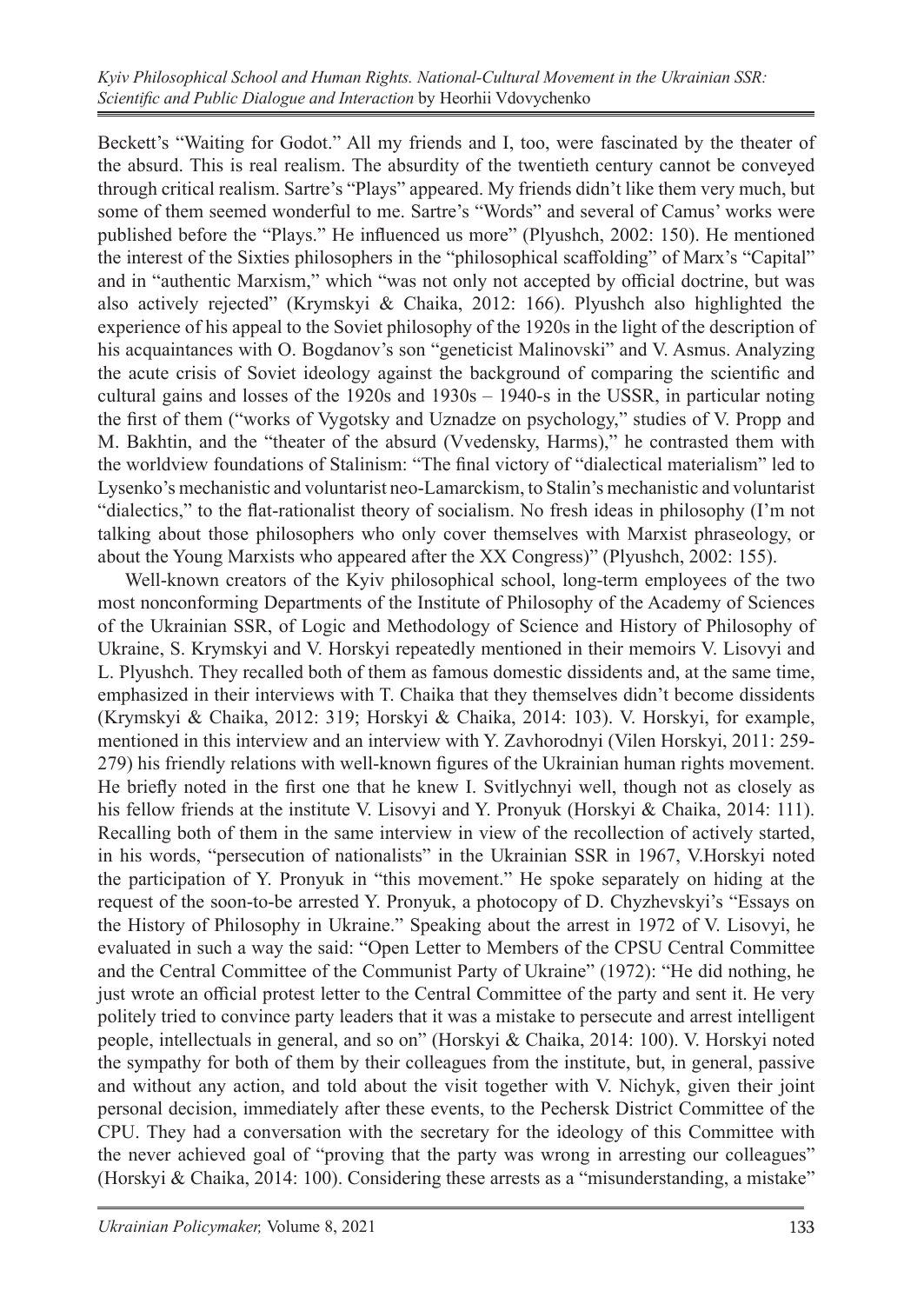that can be corrected, he agreed with the thesis of his contemporary and colleague T Chaika that then "there was a global feeling that you were sitting under a hood" with a reservation. However, that this feeling was and oppressed, but "it was not personal, but somehow in general, across the country" (Horskyi & Chaika, 2014: 103). Frankly admitting to her that "it is difficult to make a dissident hero out of me," Horskyi noted that after these events in 1972, the arrests at the institute stopped. Still, almost all employees of the Department of the History of Philosophy of Ukraine received party fines then. The department itself was threatened with closure for some time, while "clouds hung over us for about ten more years" (Horskyi & Chaika, 2014: 110).

S. Krymskyi in much more detail than V. Horskyi and other their colleagues covered his long-term ties with leading figures of the human rights movement in the Ukrainian SSR and the USSR, as a result of which, according to him, he "was on a note in the KGB." In his interview with T. Chaika, he revealed little-known details of friendly relations with V. Nekrasov, A. Zinoviev and A. Esenin-Volpin, as well as with I. Svitlychny, L. Plyushch and Y. Pronyuk (Krymskyi & Chaika, 2012). Krymskyi recalled, in particular, the "whole movement," as T. Chaika put it, of the "galaxy of intellectuals" of the 1970s and 1980s who "wanted to live outside society." Then he dwelled on the problem of "inhuman experience" of "the world of suffering and losses of the  $20<sup>th</sup>$  century" in view of the description of the concentration camp practice of Stalinist Gulag in the works of A. Solzhenitsyn and V. Shalamov already known to him: "In general, the answer to the question of how well we can be humanized or dehumanized by camps and prisons is very important and very serious. Not only in Soviet times but also now. The answers to it are ambiguous. Even the ones of Solzhenitsyn and Shalamov are, to some extent, alternative. Shalamov has clearly shown that the experience of camps and of prisons is an inhuman world, and it has no instructive meaning for people, including us … The world of suffering and loss the  $20<sup>th</sup>$  century gives us a completely inhuman experience. People survived in this world by inhuman rules that had nothing to do with the rules and experiences of our daily lives. Shalamov showed it directly, and Solzhenitsyn showed it indirectly, and I understand that" (Krymskyi & Chaika, 2012: 316). He pointed out, given that "people with a somewhat affected psychics" are just as often capable of reckless protest, in which such a person is not stopped even by a premonition of its consequences, and explained his attitude to dissidents as "very strange people" who seem to him "as strange as all religious fanatics". S. Krymskyi illustrated this thesis on the examples of his old acquaintances L. Plyushch and one of the leaders of the Soviet dissident movement, mathematician and philosopher A. Esenin-Volpin and noted that in their behavior there is so-called social psychopathology. Evaluating it as changes that are quite commensurate with clinical changes, he recognized this as a deviation from the norm and "not in the conventional sense": "I knew Leonid Plyushch well, he is a strange man. Prior to his dissent, he was so fascinated by Soviet power that we all considered him a little out of his mind. It was known that every morning he started playing a record with the International and saluted to him... And then he became a dissident..." (Krymskyi & Chaika, 2012: 316-317).

S. Krymskyi, at the same time, briefly considered the prison experience of his friend, a patient in a psychiatric hospital and a political exile during the Stalinist regime, organizer of the "Publicity Rally" in Moscow in 1965 and illegitimate son of the poet S. Esenin, A. Esenin-Volpin: "I knew Alik Esenin-Volpin quite closely, he was the even stranger man who did such experiments on himself (of course, he was a dissident and was in prison) … So, when he was touched to be beaten, he read poems … he told me later that he was stopped being beaten, I call it the elven power of poetry. It was a confrontation of beauty and brute physical strength.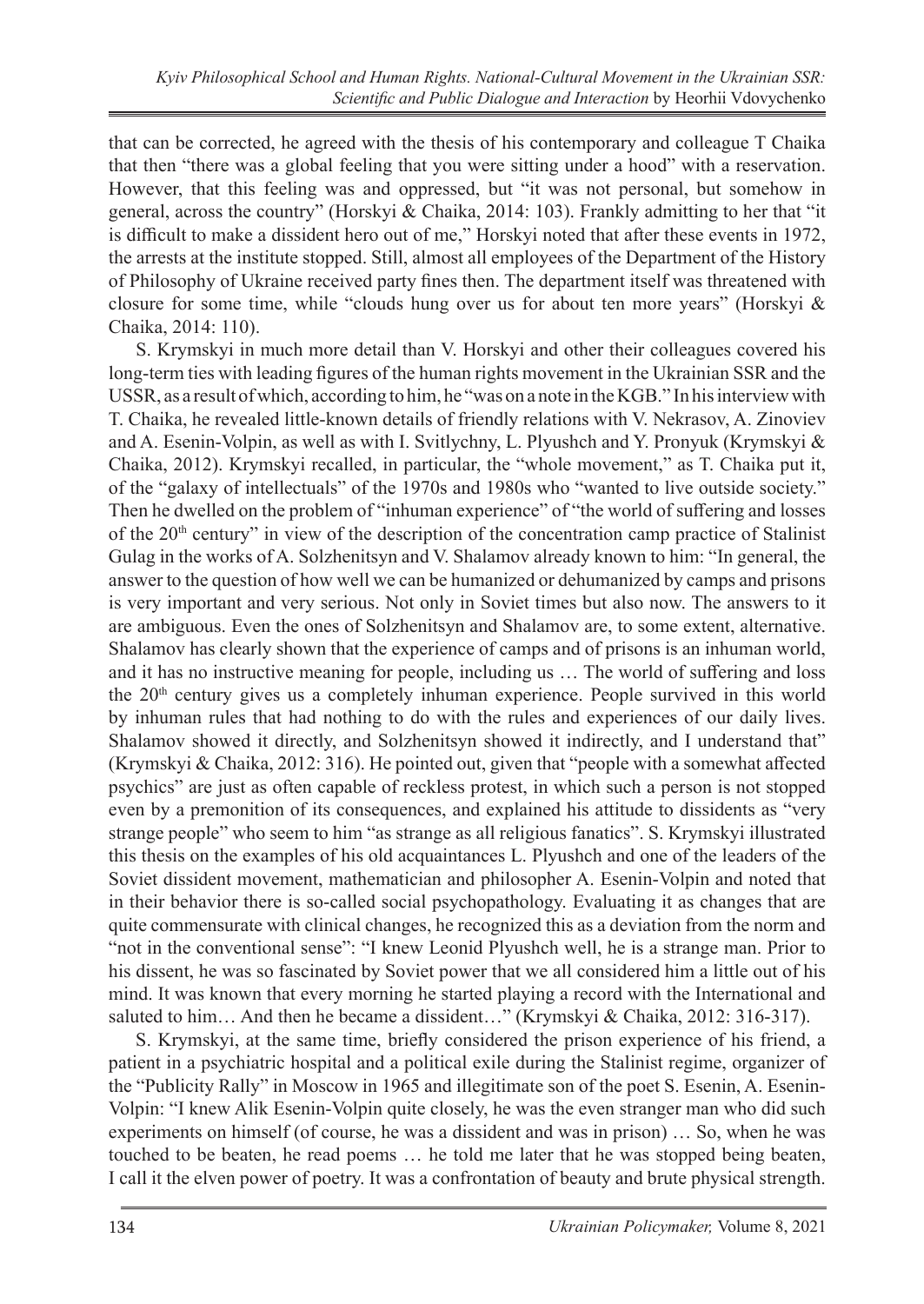Alik said that when he read the poems, the prison guards simply could not do it" (Krymskyi  $\&$ Chaika, 2012: 317). Telling T. Chaika about his ability to remain a person outside the dissident destiny, he also mentioned his friendship with other figures of the human rights and nationalcultural movement in the Ukrainian SSR. Krymskyi emphasized that in the 1970s, he was still "close enough to the Kyiv dissident circle," in particular to his real inspirer I. Svitlychny: "I celebrated the New Year with Svitlychny, and in the morning he was arrested. And this home celebration was constantly watched from the street by some people, they controlled us … he found an opportunity to send me letters from prison, we communicated very closely" (Krymskyi & Chaika, 2012: 319). One of V. Nekrasov's closest friends in Kyiv, he mentioned his reaction to I. Dziuba's arrest in March 1973: "Nekrasov was the second person in Ukraine in the 1960s, to react immediately to Dziuba's arrest, and the first was M. Lukash … Usually restrained Nekrasov, who was not to prone to any demonstrations, emotional outbursts, because everything he did was usually well thought out, wrote a correct and reasoned letter of protest to the Central Committee and the Writers' Union. He was immediately expelled from the Writers' Union and from the party. But it didn't change the way he behaved" (Krymskyi & Chaika, 2012: 201-202). Another illustrative page of S. Krymsky's involvement in the movement of the sixties was his long-term acquaintance with A. Zinoviev, whom he stayed at his apartment for a long time when he and his wife and child came to "hide" to him in Kyiv (Krymskyi & Chaika, 2012: 319). We noticed noted by the figures of the Kyiv philosophical school their conditional division into groups of dissident philosophers (V. Lisovyi, Y. Pronyuk) and sympathetic non-conformist thinkers (V. Horskyi, S. Krymskyi, M. Popovych and others). This division, in our opinion, requires a more detailed consideration of the philosophical and human rights self-determination of the first group together with the brilliantly presented by L. Plyushch constellations of dissident philosophers of the Ukrainian SSR, which are different from the academic research of the second of these two groups.

## **Philosophical and human rights confrontation of totalitarianism: the experience of Freudianism, structuralism and linguistic analysis in counteraction to the Soviet psychiatric and prison practices**

An acquaintance with the history of the Ukrainian diaspora in North America in the 1960s and 1970s, including information-rich publications (Woycenko, 1986; Woycenko, 1992), showed that the testimonies of its activists from various political camps of the current situation in the Ukrainian SSR were within its eyeshot. Among the most notable of them was the report of the delegation of the Communist Party of Canada on its official visit to Soviet Ukraine in 1967 in the Ukrainian weekly "Life and Word" and a "documentary book on the Russification of education and schooling in Ukraine by former communist Ivan Kolyaska" (Woycenko, 1986: 415). They were published in 1968 as, in general, the International Year of Human Rights and the so-called year of the "world revolution," in particular: the year of the Prague Spring and of the 1968 Red Square demonstration against the invasion of Czechoslovakia by the USSR and its Warsaw Pact allies, and, also, the year of leftist student revolt in France and mass protests both in Western Germany and the United States. Testimonies of both the delegates of this party, in particular the editor of the mentioned weekly and a functionary of Association of United Ukrainian Canadians as a "communist organization in Canada" P. Kravchuk, and, especially, the author of published that year (Kolasky, 1968) and later (Kolasky, 1970) "works-expositions" of the "Russification course in Ukraine" (Woycenko, 1986: 462), caused an essential resonance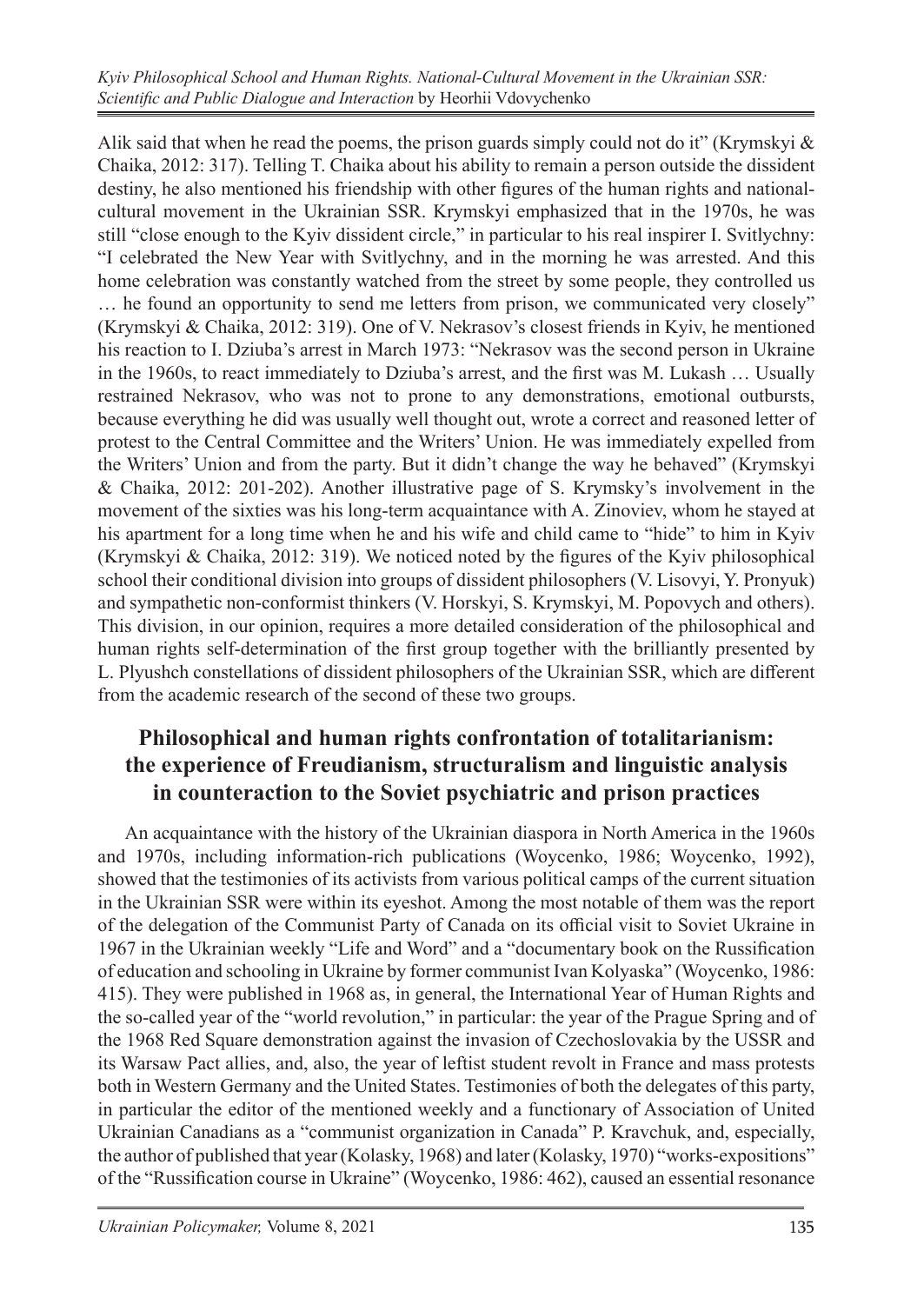in the Ukrainian diaspora in North America and in the English-speaking world. J. Kolasky's open speeches to students and faculty at universities in Toronto, Manitoba, and Winnipeg from 1968 to 1969, as well as his participation in television and radio programs in Canada at the same time, won many reviews, responses, and the "loud reaction of the Communists" in diaspora (Woycenko, 1986: 462). It is significant that these events continued during the active public-legal competitions of Ukrainians in Canada for the state status of the Ukrainian language and opposition to the "linguocide" against it both in the Ukrainian SSR and in the world. J. Kolasky, as "a well-known author of several books in English about life in modern Ukraine" (Woycenko, 1992: 118), conducted a very deep scientific study of both anti-Soviet urban folklore and the decline of the educational system in the Ukrainian SSR and the crisis of socio-cultural life of Soviet Ukraine in the 1960s in general. This led to his clearly manifested in his works (Kolasky, 1970; Kolasky, 1979) frustration both in the communist construction in the USSR and in the activities of the Canadian pro-Soviet communist organizations and parties. The same conclusions were reached at the same time by neo-Marxist L. Plyushch and post-Marxist V. Lisovyi, who jointly reevaluated the official version of Marxism-Leninism and, in general, the theory and practice of socialist construction in the Ukrainian SSR. It is largely based on a critical analysis of domestic education, academic life and their strict administration by the Central Committee of the CPSU and the state security of the USSR.

Memoirs of L. Plyushch and V. Lisovyi continue and deepen the experience of communication with the species "Homo soveticus" described by J. Kolasky in his works, in particular, cover its dominance in leading Soviet Ukraine's institutions of higher education and academic science of the 1960s: from the mentions of the first of them about the professor of philosophy, Stalinist F. Yenevich from Kyiv State University to the described by the second party functionaries from the Institute of Cybernetics of the Ukrainian SSR. L. Plyushch vividly illustrated their ideological degradation on the examples of his two confidential conversations with "one of the party figures" of this institute and with "another party boss," who was even more interesting," in the 1960s. The first of them remarked that the "October Revolution was a revolution of boors," acknowledged the correctness of D. Merezhkovsky's vision of the invasion of the "coming boor," and stressed that instead of "idiots" and "cook's children," the "technical intelligentsia should come to power in the USSR." The second or the "party nationalist-technocrat," who organized "interesting cultural and political arrangements" at this institute and, indicatively, acknowledged, that L. Plyushch, I. Dziuba, I. Svitlychny are "needed by Ukraine," sharply criticized, in his words, "Marxist illusions" from a clear totalitarian pro-Nazi position: "I am leading three hundred communists. And they are sheep. They need a whip, a strong hand. Mathematicians, physicists, and technicians must be in power. Only in this way will Ukraine become independent". I commented on the whip and the strong hand as A. Hitler's idea. "Was A. Hitler a fool? Not everything he said was stupid" (Plyushch, 2002: 166). L. Plyushch is well-known as the author of notable for their scale and depth of analysis of philosophical, linguistic and literary studies of the life and work of iconic figures of Ukrainian national culture T. Shevchenko and M. Khvylovyi. And, at the same time, he was one of the very few thinkers of the Ukrainian SSR, who combined in his scientific research the ideas of Marxism, Freudianism, structuralism and anthroposophy in the context of a comprehensive understanding of Ukrainian history and culture of the  $19<sup>th</sup> - 20<sup>th</sup>$ centuries, including their mystical dimension. Bringing in his central autobiographical work (Plyushch, 2002) on the imaginary podium of their tragic progress or the "history's carnival," a numerous number of its creators, he paid special attention to its ideologists in the USSR: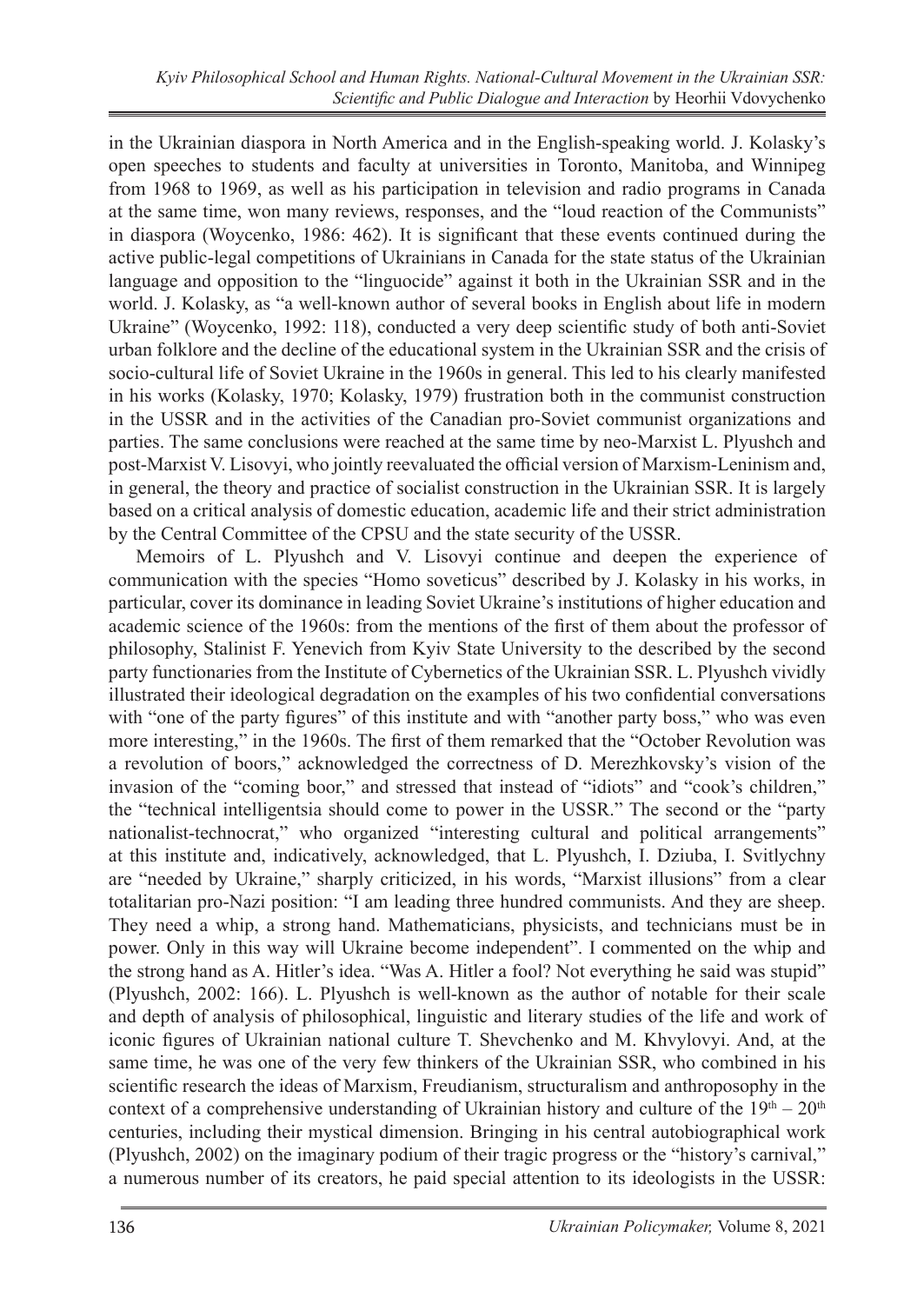from the mentioned party figures and their predecessors, the founders of the CPSU V. Lenin, L. Trotsky, J. Stalin and others, to the figures of the Kyiv philosophical school M. Popovych, V. Lisovyi and Y. Pronyuk, who was personally acquainted with him. L. Plyushch highlighted one of discussions with these colleagues from the Institute of Philosophy of the Academy of Sciences of the Ukrainian SSR in the context of recollection of the plan he conceived after passing the candidate exam at Kyiv State University "to develop the problem of the meaning of life, starting from the development theory, the theory of reflection and some cybernetic ideas."

Briefly reproducing the said interesting controversy with these, in his words, "young Kyiv logical positivists," he critically assessed S. Freud as a "lightweight scientist" and recognized L. Wittgenstein as a thinker whose scientific problems and approach to philosophy are not interesting to him. L. Plyushch, in particular, argued with them about their idea that Marxism was "one of the mystical teachings" and ironically remarked that he "laughed in his heart" at the fact that he, as samizdat participant, was proving then this "official Soviet philosophers" reasonableness of Marxism (Plyushch, 2002: 157). He compared this discussion to his later dialogue with the French philosopher Asulter, a member of the Communist Party of France in 1976, who denied that L. Plyushch was a Marxist, while L. Plyushch recognized him as a "logical positivist" (Plyushch, 2002: 157). L. Plyushch highlighted in memoirs another "interesting conversation" with a "Kyiv positivist," probably some activist of the Kyiv philosophical school, after 1968. Pointing out that there were "the most numerous logical positivists" in philosophy in the USSR at that time, because they were "supported by scientists and the very process of growing the role of science, in particular mathematics," he recounted his interlocutor's vision of "modern Soviet philosophy": "Now we have all directions of philosophy – from religious to Marxist. Among them, there is a small part of party philosophers, that is, not philosophers, but quoters who only follow the latest instructions. Everyone despises them, but they are almost not afraid: they do not understand anything. Only young Marxists are beaten. That's what you need, and maybe you'll understand something now. And you are being beaten because this is the only philosophy that is revolutionary in its content. The rest can all rebel, but rebellion does not follow from their philosophy." I thanked him for pleasant words for us, young- and neo-Marxists. During Khrushchev's "thaw," this acquaintance of mine had access to Lenin's archives. As he said, there are many unpublished works of Lenin, including philosophical ("ignorant, of course", – he added)" (Plyushch, 2002: 158-159). Clearly acknowledging the crisis of Marxism-Leninism in the USSR, L. Plyushch illustrated this with a rather interesting example of his conversation with V. Asmus as, in his opinion, "the most prominent Soviet philosopher" who expressed his surprise at the fact that in the USSR "Marxists still remain among the youth": "It turned out that Asmus had always considered himself a neo-Kantian ... The smartest of party philosophers suspected him of heresy, but could not prove it: "They are not interested in the content. If only there were quotes from Marx, Engels and Lenin" (Plyushch, 2002: 158).

Analyzing various tactics of censored existence of neo-Marxist and post-Marxist philosophers in the Ukrainian SSR, L. Plyushch also mentioned the Soviet "Marxist-Sartrists" and briefly described their "method of philosophical "Aesopian" language": "Sartrists" hide very simply. If I want to develop this or that Sartre's idea, I have to bow to the founders (of Marxism-Leninism – *H. V.*) (just one quote) and start smashing Sartre. And it is not necessary to be hypocritical – any intelligent follower of Sartre disagrees with him in something. He writes about this, developing in parallel other Sartre's ideas. From the outside, this development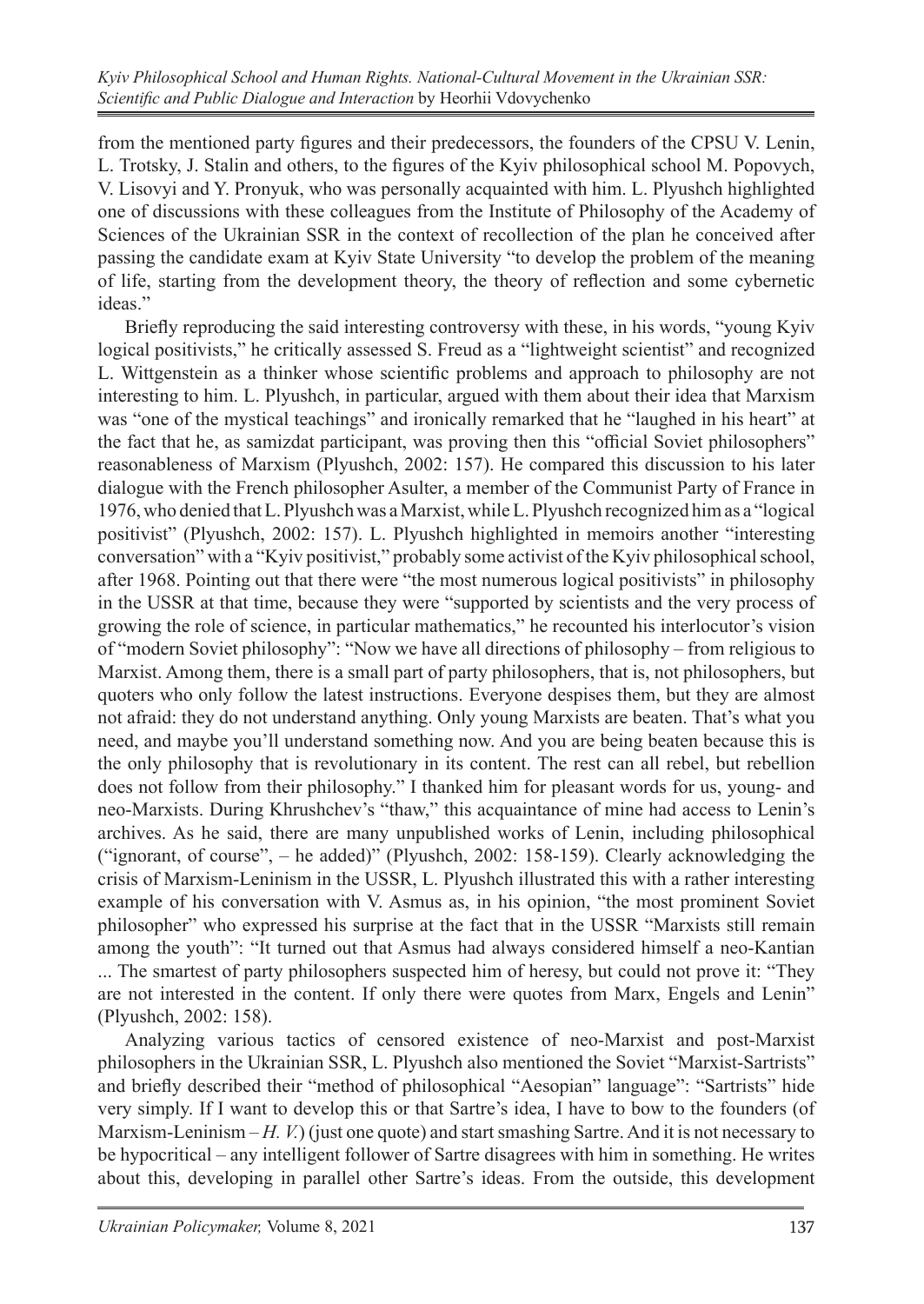looks like a denial of these ideas" (Plyushch, 2002: 159). More than 20 letters by L. Plyushch to relatives and acquaintances, written and sent by him from the said Dnipropetrovsk special mental hospital, are vivid examples of the philosophical and human rights confrontation of L. Plyushch himself to the anti-human psychiatric practice of the Soviet regime in the first half of the 1970s. They were published by the Alexander Herzen Foundation (Khodorovych, 1974), republished by the Suchasnist Publishers in Ukrainian (Medical Case History, 1976), and widely opened to the readership a laboratory of his worldview and philosophical search. These letters testified to the close connection of it with L. Plyushch's parallel analysis both of the history of Ukrainian and world literature, in particular French and Russian, from their folklore origins to masterpieces of modern and postmodern, and the large-scale range of Soviet and foreign humanities of the  $19<sup>th</sup>$  and  $20<sup>th</sup>$  centuries. He showed interest in the poetry of T. Shevchenko "with his inner nobility and aristocracy of the spirit," which he soon comprehended as "ecstatic poetry" of "shaman and prophet" in monograph "Taras Shevchenko's Exodus. Apropos "The Soldiers Well." Twelve Essays" (1986). He combined it with no less in-depth analysis of the works of F. Dostoevsky, in particular through the prism of the ideas of M. Bakhtin's monograph "Problems of Dostoevsky's poetics" (1972). Carefully studying the life experience of these two geniuses imprisoned and exiled by Russian tzarism, L. Plyushch no less carefully considered the works of M. Prishvin, F. Schiller, A. de Saint-Exupery and O. Green as "figurative material" for developed at the same time own conceptions about myth as a life-giving force, transforming reality, and "appropriation and taming" as a way of cultural creation in dialogue with others. It is noteworthy that in the twenty-second letter, which is, in fact, the most important for understanding the cultural anthropological guidelines for the search of Plyushch, he stressed that "the whole culture is the cultivating of man from the Darwinian-Freudian monster" in the way of "going beyond man, to the Other and to Nature" (Khodorovych, 1974: 84). And already in his memoirs, Plyushch noted that "there are no pure ideologies" at all, because "they are all psycho-ideologies," which are "an intertwining of complexes of inferiority, guilt, fear, shame, conscience, hysteria and sexual and social pathology" (Plyushch, 2002: 403).

In his correspondence, he went from detailed professional reflections on Greek sophistry to the studies of A. Losev and G. Batishchev, as well as the works of V. Propp and "everything from structural analysis," including "structuralist articles" and L. Vygotsky's monograph "Thought and Language" (1934). L. Plyushch paid considerable attention to the variety of topics in the Soviet journals "Questions of Philosophy," "Questions of Literature," "Questions of Psychology" and reread the legacy of S. Freud, to whom he treated "with restraint," but was interested in all the works he had not yet read, such as an article about L. da Vinci. He was interested in classical psychoanalysis and its successors in the light of the categorical imperative of "Vynnychenko's "honesty with oneself," or, in fact, "the urge to look the truth in the eye and solve one's tasks consciously." Critical of L. Tolstoy and the "religious-ethical position" as such, L. Plyushch outlined the grounds for this belief: "Both Tolstoy and even Nietzsche cannot stand the truth about themselves, about near and far, and form a myth that helps to hide from reality. Personally, this has led to the fact that they themselves have become toys in the hands of their own subconscious. In Nietzsche, this was clearly manifested in the nature of his illness, which revealed that behind his anti-Christianity, God-fighting was hidden the search for God, the search for Christ. It seems that you need to be aware of your subconscious motives and desire to be the master of yourself. For the same reason, you need to see clearly the situation in which the person is "thrown." Otherwise, it will become a toy of the environment.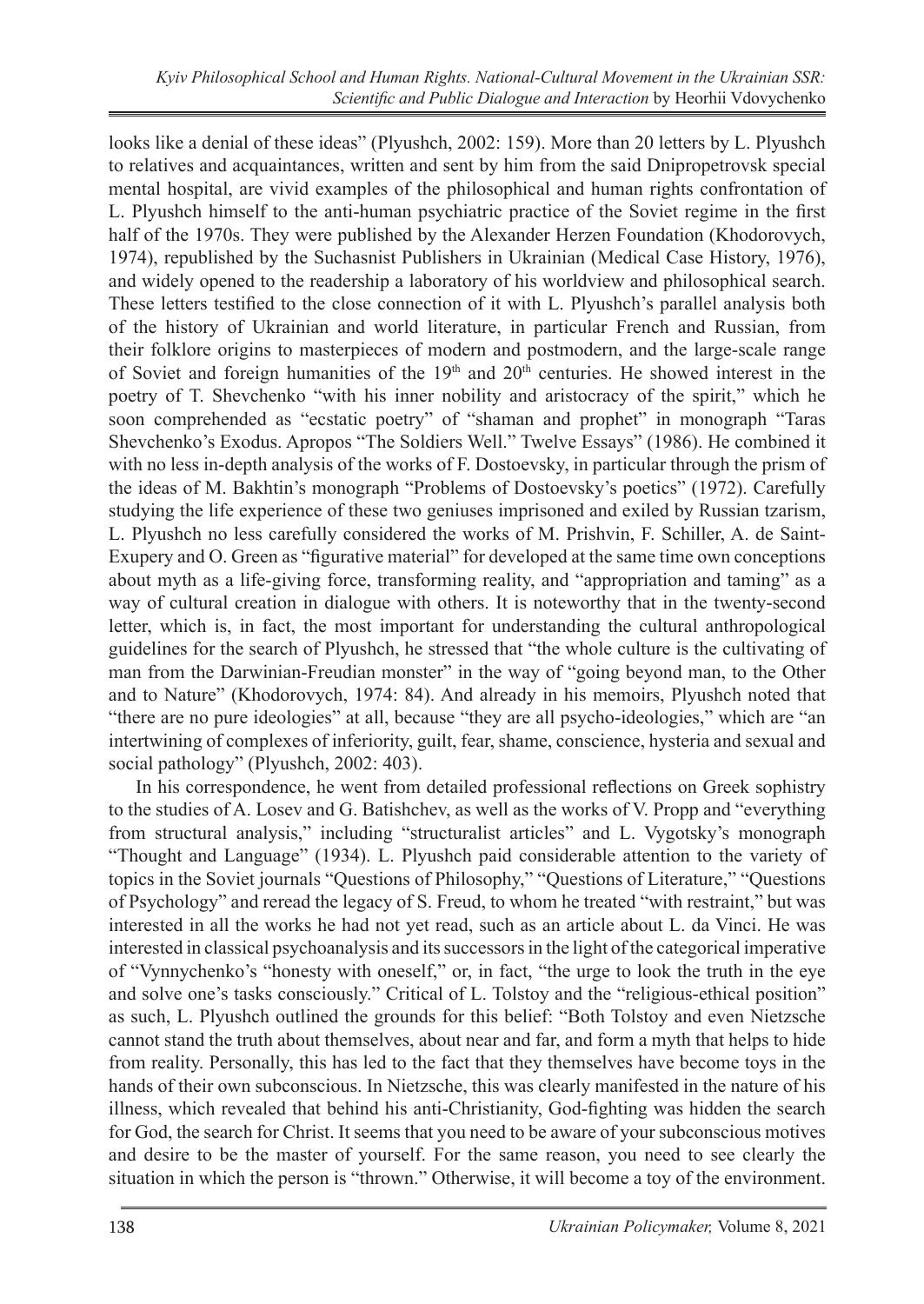Freud's mistake (one of his mistakes) is in ignoring the role of conditions. Fromm and other neo-Freudians try to make a social adjustment to psychoanalysis, but I am only familiar with their studies by rumors" (Khodorovych, 1974: 84). L. Plyushch traced in memoirs the path of his own philosophical growth from the rethinking of Marxism in the light of Freudianism and neo-Freudianism, especially the ideas of S. Freud, E. Fromm and K.-G. Jung, to the transition to structuralism under the influence, in particular, the ideas of V. Propp, L. Vygotsky, K. Levi-Strauss and "works on structural analysis of the University of Tartu." Conducting in it a critical analysis of the "psychoideology of our state," namely the USSR, through these memoirs, he embodied it in the "worlds-myths" of the odious conservative Soviet writers V. Kochetov and I. Shevtsov. It is significant that he condemned them, with their expressive xenophobia, anti-Semitism and many other manifestations, in his words, of the "boorish psyche," and contrasted them with the "phenomenon of national genius – Shevchenko."

V. Lisovyi, like L. Plyushch, also was the victim of a new wave of arrests of Ukrainian nationally-conscious intellectuals that began in Kyiv in 1972. In his final autobiographical reconstruction (Lisovyi, 2014), V. Lisovyi offered his own attempt at a philosophical analysis of his way of life and worldview evolution before, during and after the experience of prison, camps and exile, equal in scale and depth to the memoirs of L. Plyushch and S. Krymskyi (Krymskyi & Chaika, 2012). One of the very few connoisseurs banned in the Ukrainian SSR and the USSR at that time samizdat journalism, namely the works of I. Dziuba, V. Moroz, M. Osadchy, Y. Sverstyuk, V. Chornovil, and A. Avtorkhanov, A. Sakharov and A. Solzhenitsyn, as ideological sources of the formation of his civic stand, he revealed it in detail, along with its own philosophical foundations. V. Lisovyi described his ideological transition from Marxism to logical positivism, and later to linguistic philosophy, under the influence of the ideas of G. Ryle, W. Quine, and the "late" L. Wittgenstein, and recognized it as his own "intellectual evolution", corresponding, albeit belatedly, to the "crisis of logical positivism in the West" in the 1940s and 1950s (Lisovyi, 2014: 179). One of the few domestic specialists in the history of world philosophy, then acquainted in the Ukrainian SSR with the works of M. Heidegger and K. Jaspers from their film copies, he had in his home library many other such copies. Among them also were: "almost everything" by E. Husserl in German, S. Freud's "small things" in Russian translations, and monographs in English and German on social philosophy, ethics and philosophy of culture (H. Marcuse, G. Le Bon, J. Dewey, J. Ortega y Gasset, T. Parsons and others), including the works of N. Berdyaev, L. Shestov, V. Rozanov. Noting that the philosophers of the Ukrainian SSR were late with their "entry" into the "western space of intellectual communication" (Lisovyi, 2014: 245), V. Lisovyi explained his direction in his students years from "fragmentary acquaintance with logical positivism" to the adoption of the position of analytical philosophy as, in particular, an effective means of critique of the rhetoric of dialectical materialism (Lisovyi, 2014: 135). He stressed his sharp disapproval than of its official version, which he described as a continuation of the sophistic dialectic with its relativism and as, in fact, a means of justifying the cynical policy of the Soviet government. Also recognized as important for himself, first of all, about twenty books on analytical philosophy in German and English (G. Frege, R. Carnap, A. Ayer, G. Moore, G. Ryle, P. Strawson, W. Sellars, W. Quine and some others), V. Lisovyi identified D. Gauthier's work "Practical Reasoning: The Structure and Foundations of Prudential and Moral Arguments and Their Exemplification in Discourse" (1963) for a "happy discovery" on the way to his transition to the problems of practical philosophy. An important result of this interest was the article "Critique of Scientific Concepts of Scientific and Technological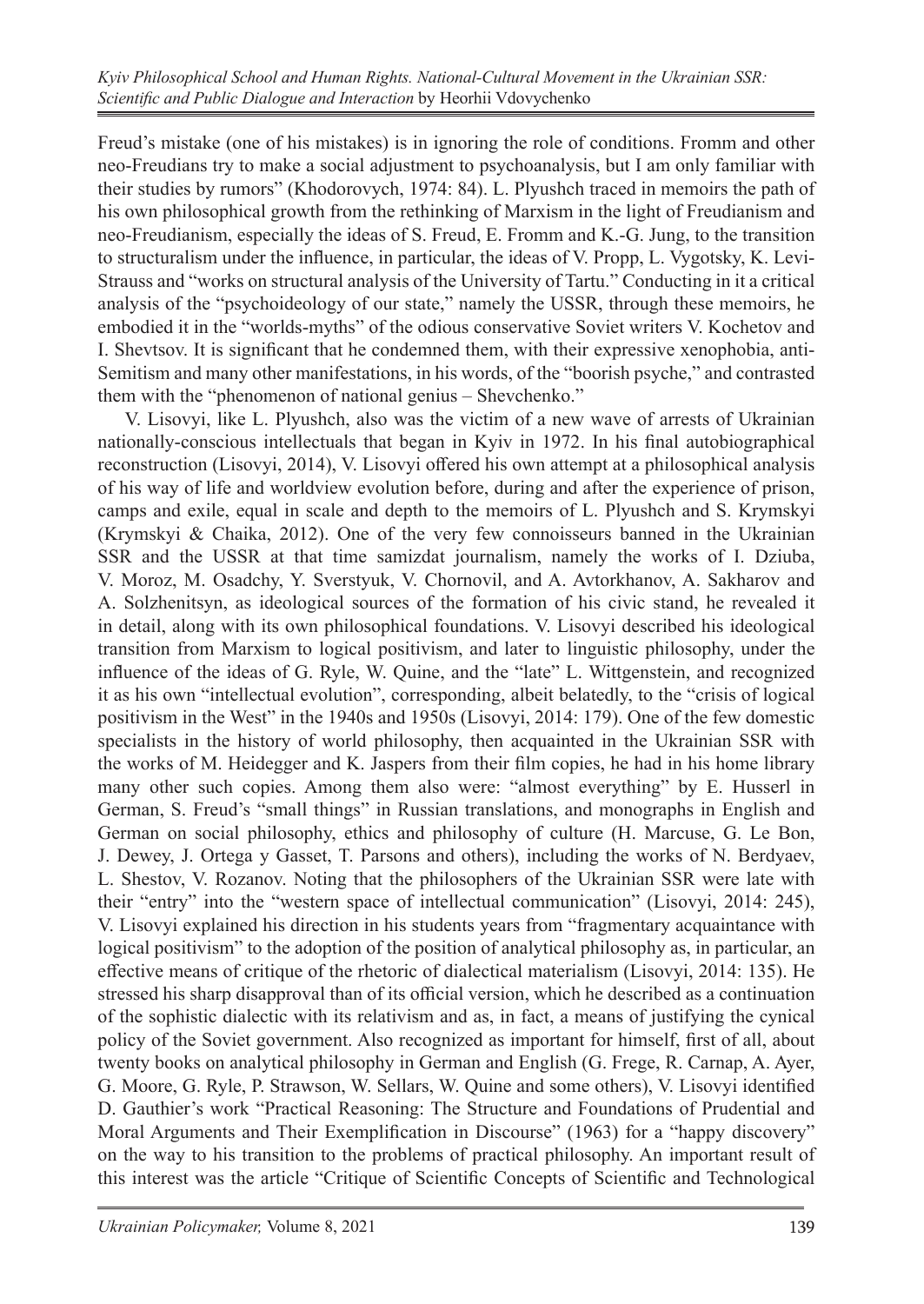Progress" (1971) as a prophetic warning of V. Lisovyi about the possible transformation of not only Soviet communist totalitarianism into the technocratic one.

V. Lisovyi highlighted his spiritual growth in the graduate school of Kyiv State University under the non-conformist influence of the original Ukrainian thinkers V. Skurativskyi and O. Pogorilyi. If the first of them interested him in M. Foucault's work "Words and Things" (1966) and Russian philosophy and literature of the modern era (S. Bulgakov, D. Merezhkovsky, V. Rozanov, L. Shestov and etc.), O. Pogorilyi acquainted him with the teachings of M. Heidegger and K. Jaspers and introduced to the "worlds" of both postmodern Russian Soviet philosophy and the Ukrainian literary process. V. Lisovyi also highlighted in his "Memoirs" his acquaintance with A. Zinoviev and A. Uyomov and their opposition to him while defending his thesis for a candidate's degree, as well as his "episodic conversations" in the early 1970s, on the very eve of his own arrest, with the ideologists of the Ukrainian human rights movement I. Svitlychny, Y. Sverstiuk and its other well-known figures, such as V. Ovsienko. He recalled his "occasional communication" with the first of them, for example, the detailed I. Svitlychny's response to written in 1971 and published only two decades later V. Lisovyi's article "Worldview Horizons of B.-I. Antonych's Poetry" (1994). He mentioned the cooperation with V. Ovsienko on the distribution of samizdat from 1968 to 1972 and their criminal proceedings. Recalling his friendship with Y. Sverstiuk broadly, V. Lisovyi explored the specifics of his philosophical essays, especially the Christian utopia "Cathedral in scaffolding" (1970) with its concept of moral and religious philosophy, the "reference centers" of which are "Value – Person – Social Environment" (Lisovyi, 2014: 212). Communicating later in exile with him and V. Stus, V. Lisovyi, like L. Plyushch, also realized a large-scale philosophical comprehension of a world cultural heritage from the "Odyssey" and "Iliad" to the works of J. Joyce, R. M. Rilke and A. Camus, as well as, at the same time, conceived in his own poem "Shevchenko" image of Kobzar, in the stream of defined for himself the "broad topic – man and the world in literary works" (Lisovyi, 2014: 318). V. Lisovyi's person as a Ukrainian post-Marxist of the 1960s and a long-term "prisoner of conscience" in the USSR, as well as his scientific and public activities, attracted the attention of well –known scholars of the Ukrainian diaspora in Canada and the United States, namely philosophers T. Zakydalsky and B. Vitvitsky. The first of them, as a translator and compiler of a collection of samizdat materials (Zakydalsky, 1976), which covered the fate of Soviet political prisonersphilosophers, namely V. Lisovyi, Y. Pronyuk, M. Bondar, such as letters from V. Lisovyi's wife Vira to Amnesty International, called on the democratic world to actively support them. Recognizing V. Lisovyi as one of the brightest and most original voices in the philosophy of the Ukrainian SSR at that time, B. Vitvitsky regarded his "philosophical silence" as a great loss for Ukrainian philosophy as a whole: "What is truly tragic is the fact, that, for reasons that had nothing to do with Lisovyi's professional work in the philosophical field, his career was ruined for a decade by arrest (in June 1972) and imprisonment for participating in a protest action against the arrests of other Ukraine's cultural figures " (Vitvitsky, 1984: 101).

This is a quote from the first foreign professional Ukrainian-language review of the Ukrainian academic journal "Philosophical Thought" for 1970 – 1979, namely the first decade of its history, published in monthly "Suchasnist" on the very eve of the Gorbachev's "perestroika." Critically examining the achievements of the Kyiv philosophical school, Doctor of Philosophy at Columbia University B. Vitvitsky paid special attention in a special section "Vasyl Lisovyi" to this very figure of it as an "extremely gifted thinker" from, remarkably, the "Soviet school of philosophy." He noted the figure of V. Lisovyi among all participants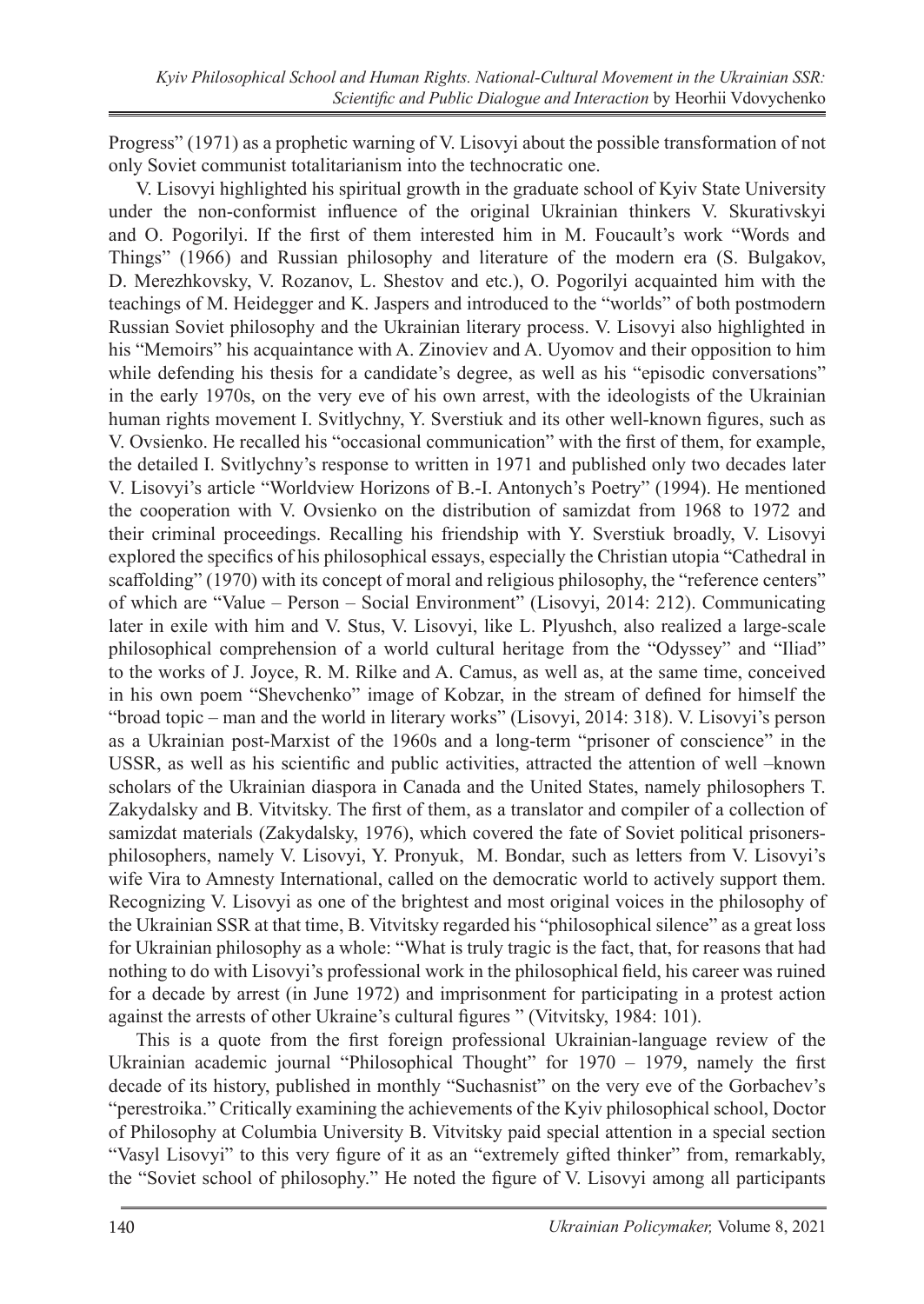of the V. Nichyk's project on studying the scholar heritage of the Kyiv-Mohyla Academy for his really "broad knowledge" of the history of philosophy and also "excellent interpretive abilities." B. Vitvitsky praised the above-mentioned article by V. Lisovyi and acknowledged the "deep impression" of another of his articles, "On Methods of Analysis of Texts of Everyday Language" (1970), as a clear manifestation of its author's "ability to good synthesis, subtle analysis and method of philosophical expression," which is "both available and free from the superfluous" (Vitvitsky, 1984: 98). He emphasized that it reflected V. Lisovyi's wide awareness of works on the philosophy of language and philosophy of logic of all important modern Eastern and Western thinkers, which were published in Western Europe, Great Britain and the United States (G. Frege, A. Church, G. Ryle, P. F. Strawson, and others). At the same time, B. Vitvitsky revealed his vision of the first of V. Lisovyi's articles mentioned by us as a critique of "the ideology of scientism and technical materialism," which, in his words, clearly goes beyond bourgeois society and is aimed at condemning what V. Lisovyi considers for "the most terrible product of this ideology," namely "moral nihilism and spiritual emptiness" (Vitvitsky, 1984: 100). L. Plyushch and V. Lisovyi have witnessed both their own and their colleagues, dissident philosophers of the Ukrainian SSR and the USSR, as well as the philosophical and human rights opposition to the repressive policy of the Soviet government both in national and cultural and political and social issues. This confrontation revealed their use of a significant array of world scientific and cultural experience both for the critical reevaluating of official Soviet ideology and for the development of original, in particular philosophical and Ukrainian, ideas and teachings. For the first time after the terrible repressions of the Stalinist regime on the "philosophical front" of the Ukrainian SSR in the 1930s, Ukrainian academic philosophers, figures of Kyiv philosophical school and their colleagues from the institutes of the Ukrainian SSR Academy of Sciences, especially V. Lisovyi and L. Plyushch, rose to the level of fruitful dialogue and interaction with the Ukrainian human rights and national-cultural movement, as well as the foreign scientific and public community, during their full entry into the world arena in the 1960s.

#### **Conclusions**

The results of our research are as follows.

- 1. An important group of sources for the alternative study of the history of dialogue and interaction of the Kyiv philosophical school with the Ukrainian human rights and national-cultural movement of the second half of the  $20<sup>th</sup>$  century are both autobiographical reconstructions of the founders of this school, academicians of the National Academy of Sciences of Ukraine S. Krymskyi and V. Horskyi, initiated in T. Chaika's project "The Philosopher's Oral Histories" and memoirs of their fellows–colleagues, philosophers-human rights activists V. Lisovyi and L. Plyushch.
- 2. Both political and social and national-cultural changes in the Ukrainian SSR during Khrushchev's "thaw" and the early "stagnation", which were quite critically assessed in the memoirs of their witnesses, communists from the Ukrainian diaspora in Canada, scholars and public figures J. Kolasky and P. Kravchuk, gave rise first of all in the said school of new post-Stalinist types of Soviet academic philosophers, nonconformist and dissident, united by a critical reevaluation of Marxism-Leninism in the context of their analysis of the world scientific and cultural heritage.
- 3. Famous non-conformist philosophers S. Krymskyi and V. Horskyi actively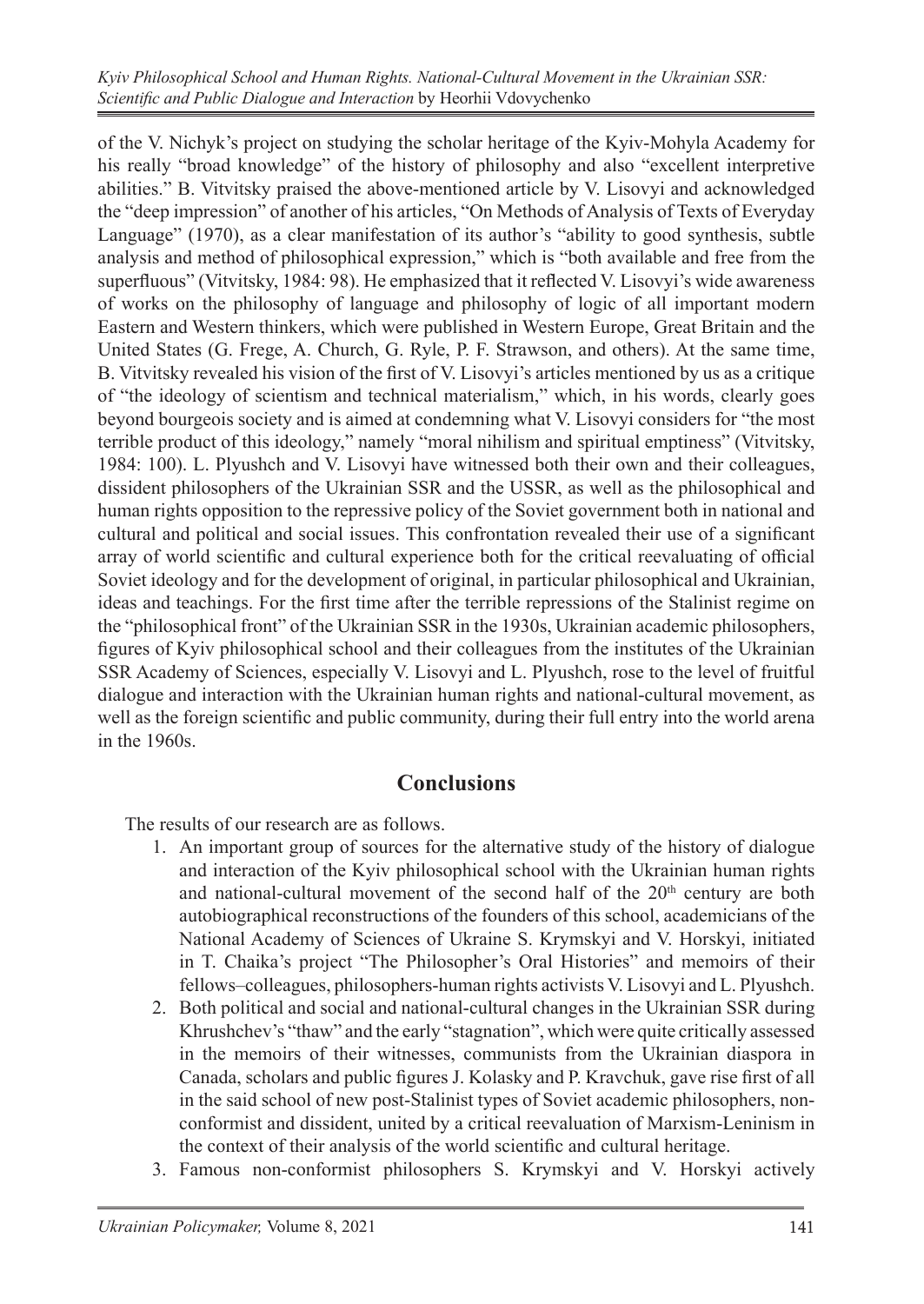supported both dissident philosophers and activists of the Ukrainian human rights movement. Still, they themselves remained, as a rule, in the field of censored/covert study and development of non/neo/post-Marxist ideas. Dissident philosophers, such as V. Lisovyi and L. Plyushch, creatively developed all these ideas during their public participation in this movement, namely ideological opposition to the Soviet government from a national-patriotic and democratic standpoint.

4. L. Plyushch's ideological path from Marxism to structuralism, as well as W.Lisovyi's progress to linguistic philosophy, revealed their essential conditionality in the world and Ukrainian scientific and cultural heritage, in particular, forbidden in the USSR, such as the achievements of the Shooted Renaissance and their comrades in the sixties. The fruitful and creative antitotalitarian synthesis in their scientific and autobiographical narratives of Ukrainian and academic-philosophical themes led to the development of world-famous philosophical visions of the history of national/ cultural building in Ukraine.

## & **References**

- Farmer, Kenneth C. (1980) *Ukrainian Nationalism in the Post-Stalin Era. Myth, Symbols and Ideology in Soviet Nationalities Policy.* Hague – Boston – London, Martinus Nijhoff Publishers.
- Horskyi, Vilen, and Tatiana Chaika (2014) *I Lived a Happy Life (T. A. Chayka Interview Cycle).* Kyiv, Izdatelskiy dom D. Burago.
- Khodorovych, Tatiana (1974). *Medical Сase History of Leonid Plyushch*. Amsterdam, The Alexander Herzen Foundation.
- Kolasky, John (1968) *Education in Soviet Ukraine: A Study in Discrimination and Russification.*  Toronto, Peter Martin Associates.
- Kolasky, John (1979) *The Shattered Illusion. The History of Ukrainian Pro-Communist Organizations in Canada.* Toronto, Peter Martin Associates.
- Kolasky, John (1970) *Two Years in Soviet Ukraine. A Canadian's Personal Account of Russian Oppression and Growing Opposition.* Toronto, Peter Martin Associates.
- Koval, Vitaliy (1989) *"Cathedral" and Around the Cathedral.* Kyiv, Molod.
- Kravchuk, Petro (1993) *From Peter I to Suslov.* Kyiv, Ros'.
- Кrawchenko, Bohdan (1985) *Social Change and National Consciousness in Twentieth-Century Ukraine.* London, The Macmillan Press Ltd.
- Krymskyi, Serhii, and Tаtiana Chaika (2012) *Our Life-Long Conversation (T. A. Chayka Interview Cycle).* Kyiv, Izdatelskiy dom D. Burago.
- Lisovyi, Vasyl (2014) *Memories. Poems*. Ed. by Natalia Velbovets, Vira Lisova, Larysa Turovets-Lisova. – Kyiv: Smoloskyp.
- *Medical Case History of Leonid Plyushch / Compiled and annotated by T. Khodorovych* (1976). Suchasnist.
- Plyushch, Leonid (1982) *History's Carnival / Ed., translated, and with introd. by M. Carynnyk.* Suchasnist, 1982.
- Plyushch, Leonid (2002) *In History's Carnival: Testimony.* Kyiv, Fact.
- Rogero, Alexei (2017) From the History of Soviet Philosophy of the 1960s 1970s (Part 2). *Doxa,* No. 2 (28).
- Sheremeta, Oksana (2013) Soviet investigations of the philosophic thought of Ukraine: the